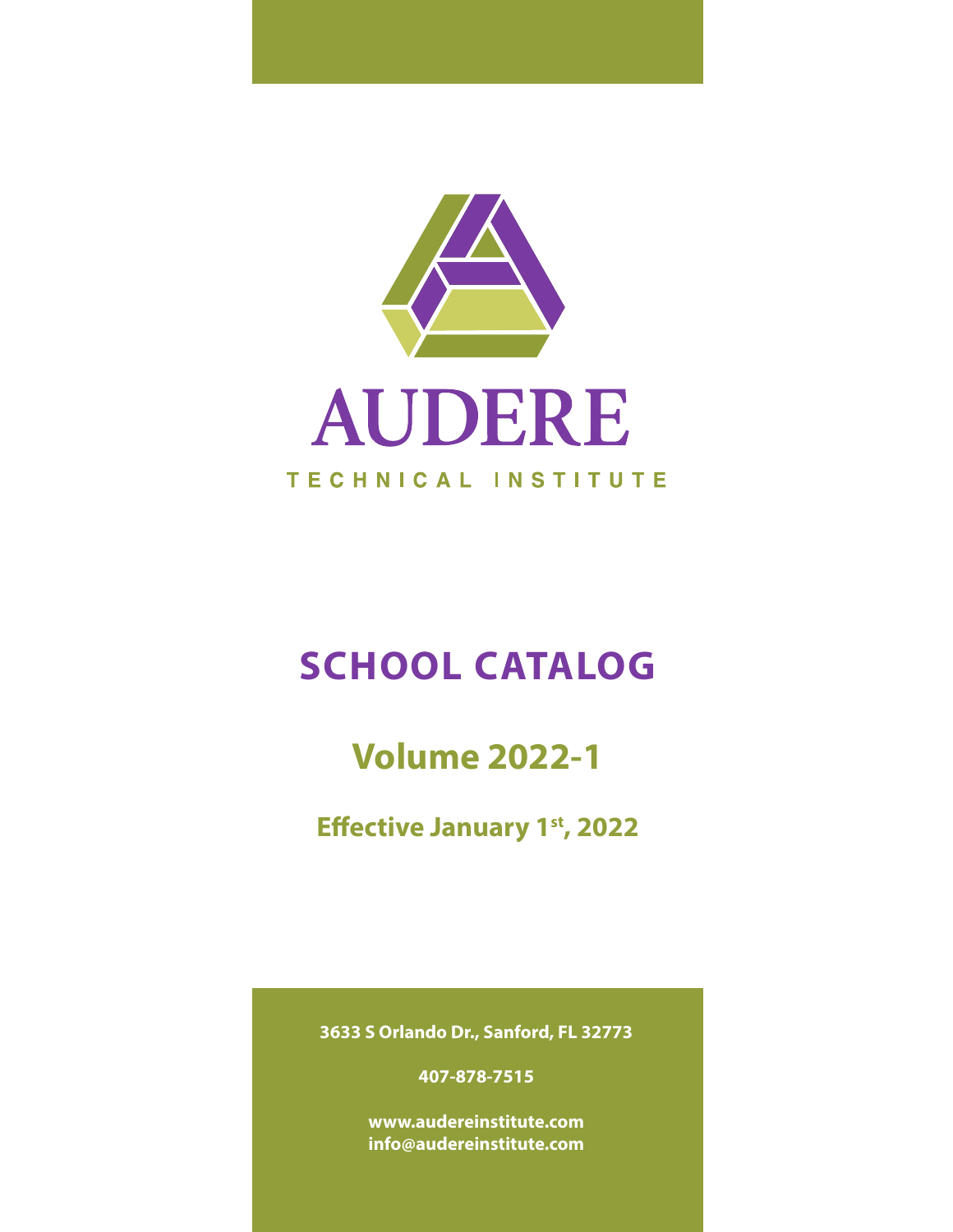| <b>MISSION AND PURPOSE</b>           | 5 |
|--------------------------------------|---|
| <b>VISION</b>                        | 5 |
| <b>INSTITUTIONAL VALUES</b>          | 5 |
| <b>LOCATION</b>                      | 5 |
| <b>LICENSURE</b>                     | 5 |
| <b>ACCREDITATION</b>                 | 5 |
| <b>MEMBERSHIP</b>                    | 5 |
| <b>PARTNERSHIP</b>                   | 5 |
| CATALOG INFORMATION AND AVAILABILITY | 5 |
| LANGUAGE                             | 6 |
| <b>HANDICAP FACILITIES</b>           | 6 |
| <b>FACILITIES AND EQUIPMENT</b>      | 6 |
| <b>HOURS OF OPERATION</b>            | 6 |
| <b>CLASS SCHEDULES</b>               | 6 |
| <b>SCHOOL CALENDAR</b>               | 7 |
| <b>HOLIDAYS</b>                      | 7 |

## **ADMISSIONS 8**

| ADMISSION REQUIREMENTS AND PROCEDURES                       | 8 |
|-------------------------------------------------------------|---|
| ANTI DISCRIMINATION POLICY                                  | 8 |
| DENIAL OF ADMISSION                                         | 8 |
| <b>TRANSFER OF CREDITS</b>                                  | 9 |
| Transfer of Credits Between Programs within the Institution | 9 |
| Transfer of Credits for Studies in Other Institutions       | 9 |
| Transferability of Credits Earned at                        |   |
| AUDERE TECHNICAL INSTITUTE to Another Institution           | 9 |
| SUBMITTING ACADEMIC INFORMATION                             | 9 |
| AUDERE LOW INCOME ASSISTANCE SCHOLARSHIP                    | 9 |

## **FINANCIAL SERVICES 10**

| STUDENT FINANCIAL ASSISTANCE   |  |
|--------------------------------|--|
| ADDITIONAL TRAINING COST       |  |
| CANCELLATION AND REFUND POLICY |  |

## **ACADEMIC POLICY AND PROCEDURES 11**

| <b>EVALUATION SYSTEM</b><br>11<br><b>GRADING SYSTEM</b><br>11<br><b>GRADE ASSIGNMENTS</b><br>11<br>PRACTICAL SERVICES<br>11<br><b>DEFINITIONS</b><br>11<br>PROGRAM DURATION<br>11<br><b>CLOCK HOUR DEFINITION</b><br>11<br>PERIOD OF ENROLLMENT<br>11<br><b>COURSE NUMBERING SYSTEM</b><br>כו |  |  |
|-----------------------------------------------------------------------------------------------------------------------------------------------------------------------------------------------------------------------------------------------------------------------------------------------|--|--|
|                                                                                                                                                                                                                                                                                               |  |  |
|                                                                                                                                                                                                                                                                                               |  |  |
|                                                                                                                                                                                                                                                                                               |  |  |
|                                                                                                                                                                                                                                                                                               |  |  |
|                                                                                                                                                                                                                                                                                               |  |  |
|                                                                                                                                                                                                                                                                                               |  |  |
|                                                                                                                                                                                                                                                                                               |  |  |
|                                                                                                                                                                                                                                                                                               |  |  |
|                                                                                                                                                                                                                                                                                               |  |  |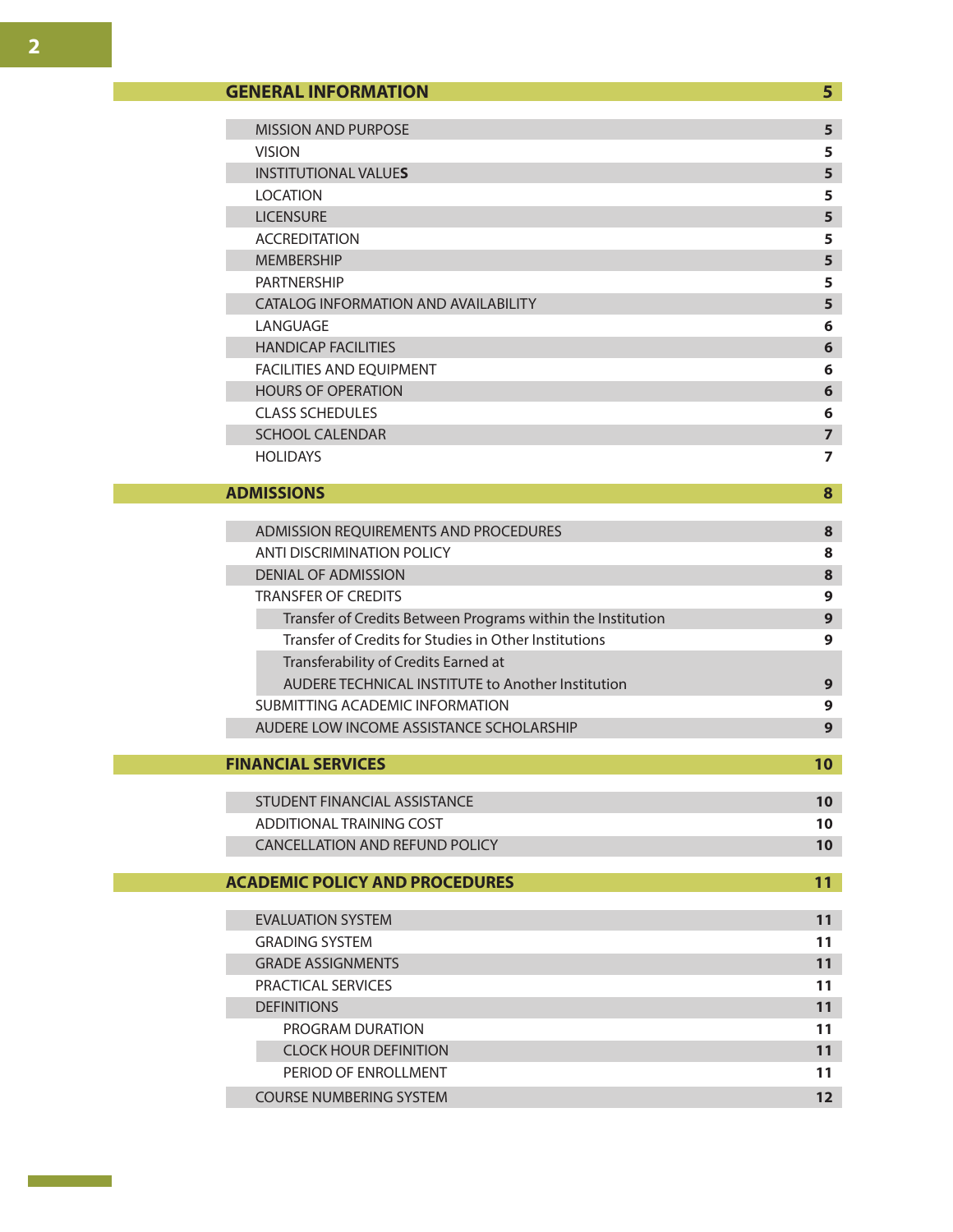## **ACADEMIC POLICY AND PROCEDURES (cont.)**

| <b>PREFIXES</b>                                                 | 12 <sub>2</sub> |
|-----------------------------------------------------------------|-----------------|
| <b>GRADUATION REQUIREMENTS</b>                                  | 12              |
| SATISFACTORY ACADEMIC POLICY (SAP)                              | 12 <sub>2</sub> |
| <b>SAP - Evaluation Periods</b>                                 | 12              |
| <b>SAP - Quantitative Criteria</b>                              | 12              |
| <b>SAP - Qualitative Criteria</b>                               | 13              |
| SAP - Evaluation and Academic Probation                         | 13 <sup>2</sup> |
| SAP - Evaluation and Time Frame to Complete (MTF) Policy        | 13              |
| SAP - Appeals                                                   | 13              |
| <b>ACADEMIC DISMISSAL</b>                                       | 13              |
| <b>ACADEMIC HONESTY</b>                                         | 13              |
| MAKE-UP WORK AND EXAMS                                          | 14              |
| <b>PROCESS OF CORRECTIVE ACTION</b>                             | 15 <sub>1</sub> |
| <b>WARNING</b>                                                  | 15 <sub>1</sub> |
| <b>APPEAL PROCESS</b>                                           | 15              |
| <b>READMISSION TO A PROGRAM</b>                                 | 15              |
| <b>SUSPENSION</b>                                               | 15              |
|                                                                 |                 |
| <b>STUDENT RESPONSIBILITIES</b>                                 | 16              |
| CODE OF CONDUCT                                                 | 16              |
| <b>PROBATION</b>                                                | 16              |
| PERSONAL PROPERTY                                               | 16              |
| USING AND CARING FOR THE EQUIPMENT                              | 16              |
| <b>PHONE CALLS</b>                                              | 17 <sup>2</sup> |
| <b>SMOKING</b>                                                  | 17              |
| <b>BREAKS AND LUNCHES</b>                                       | 17 <sup>2</sup> |
| <b>ALCOHOL AND DRUGS</b>                                        | 17              |
| <b>CHEATING AND STEALING</b>                                    | 17 <sup>2</sup> |
| <b>SCHOOL DRESS CODE</b>                                        | 17              |
| ANTI-HAZING, BULLYING                                           | 17 <sub>2</sub> |
| <b>ATTENDANCE</b>                                               | 17              |
| <b>TARDINESS</b>                                                | 18              |
| <b>STUDENT RIGHTS</b>                                           | 19              |
|                                                                 |                 |
| <b>EQUALITY OF OPPORTUNITIES</b>                                | 19              |
| DISCRIMINATION AND HARRASMENT POLICY                            | 19              |
| STUDENT'S RIGHT TO KNOW - STUDENT PRIVACY RECORDS (ACT OF 1974) | 19 <sup>°</sup> |
| <b>INFORMATION DISCLOSURE</b>                                   | 19              |
| FAMILY EDUCATIONAL RIGHTS AND PRIVACY ACT (FERPA)               | 19 <sup>°</sup> |
| <b>MAINTENANCE OF STUDENT RECORDS</b>                           | 19              |
| <b>STUDENT RECORD DUPLICATES</b>                                | 20              |
| <b>LEAVE OF ABSENCE</b>                                         | 20              |
| <b>GRIEVANCE POLICY</b>                                         | 20              |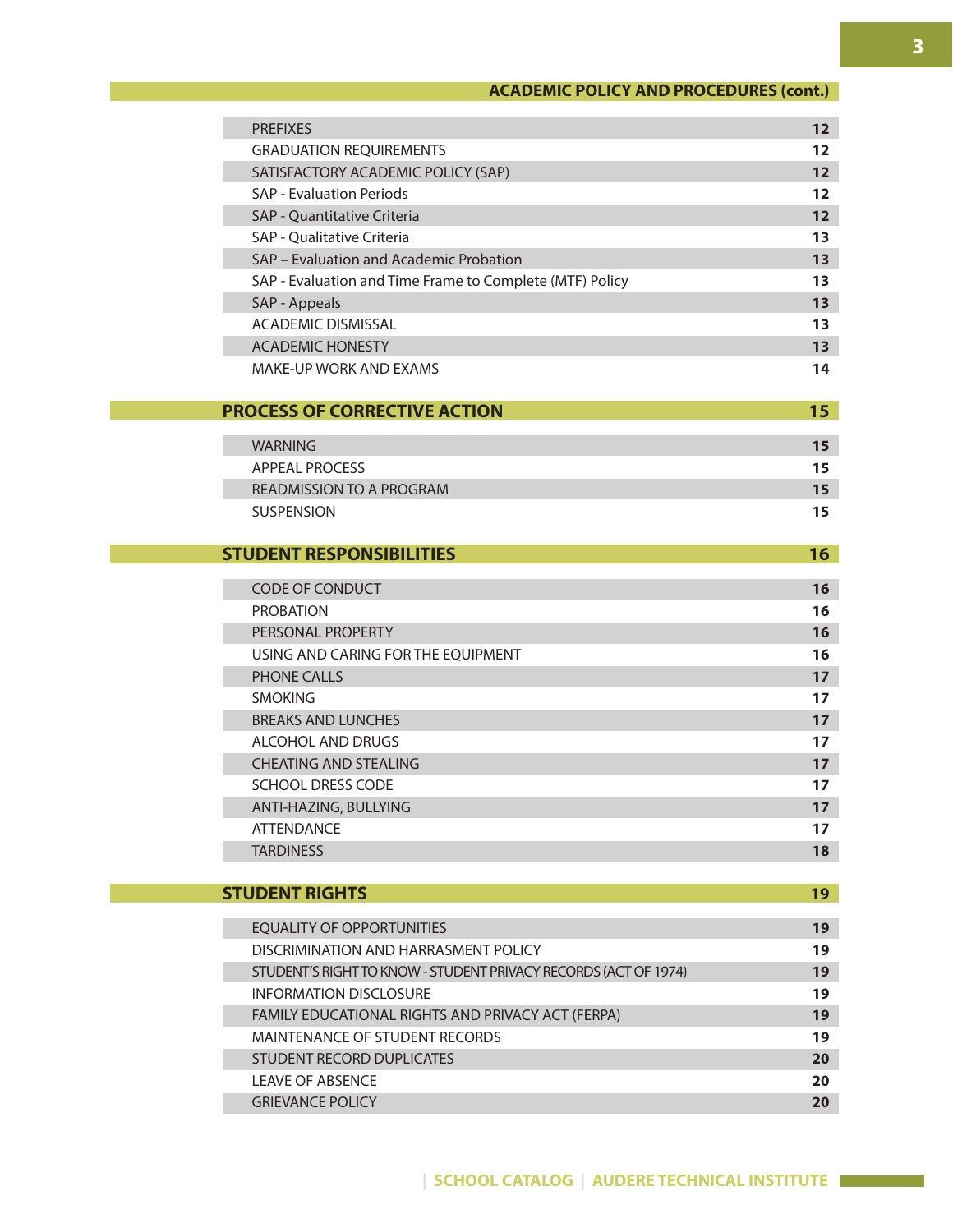| <b>STUDENT SERVICES</b>        | 22 |
|--------------------------------|----|
|                                |    |
| ACADEMIC AND CAREER COUNSELING | 22 |
| <b>CAREER SERVICES</b>         | 22 |
| MEDIA SERVICES RESOURCE CENTER | 22 |
| FINANCIAL ADVISEMENT           | 22 |
| <b>HOUSING</b>                 | 22 |
| <b>TRANSCRIPT REOUESTS</b>     | 22 |

## **HOME HEALTH AIDE PROGRAM 23**

| <b>PROGRAM OBJECTIVE</b>                    | 23 |
|---------------------------------------------|----|
| PROGRAM DESCRIPTION                         | 23 |
| <b>DIPLOMA</b>                              | 23 |
| <b>DELIVERY METHOD</b>                      | 23 |
| <b>DURATION</b>                             | 23 |
| PROGRAM START DATES                         | 23 |
| <b>ADMISSIONS REOUIREMENTS</b>              | 23 |
| HOME HEALTH AIDE PROGRAM OUTLINE            | 24 |
| <b>EMPLOYMENT DISCLOSURE</b>                | 24 |
| ADDITIONAL FEES NOT INCLUDED IN THE PROGRAM | 24 |
| <b>HOME HEALTH AIDE COURSES</b>             | 24 |

## **MEDICAL ASSISTANT PROGRAM 26**

| <b>PROGRAM OBJECTIVE</b>                        | 26 |
|-------------------------------------------------|----|
| PROGRAM DESCRIPTION                             | 26 |
| <b>DIPLOMA</b>                                  | 26 |
| <b>DELIVERY METHOD</b>                          | 26 |
| <b>DURATION</b>                                 | 26 |
| <b>PROGRAM START DATES</b>                      | 26 |
| <b>ADMISSION REQUIREMENTS</b>                   | 26 |
| MEDICAL ASSISTANT PROGRAM OUTLINE               | 27 |
| <b>CERTIFICATION REQUIREMENT FOR EMPLOYMENT</b> | 27 |
| ADDITIONAL FEES NOT INCLUDED IN THE PROGRAM     | 27 |
| <b>MEDICAL ASSISTANT COURSES</b>                | 27 |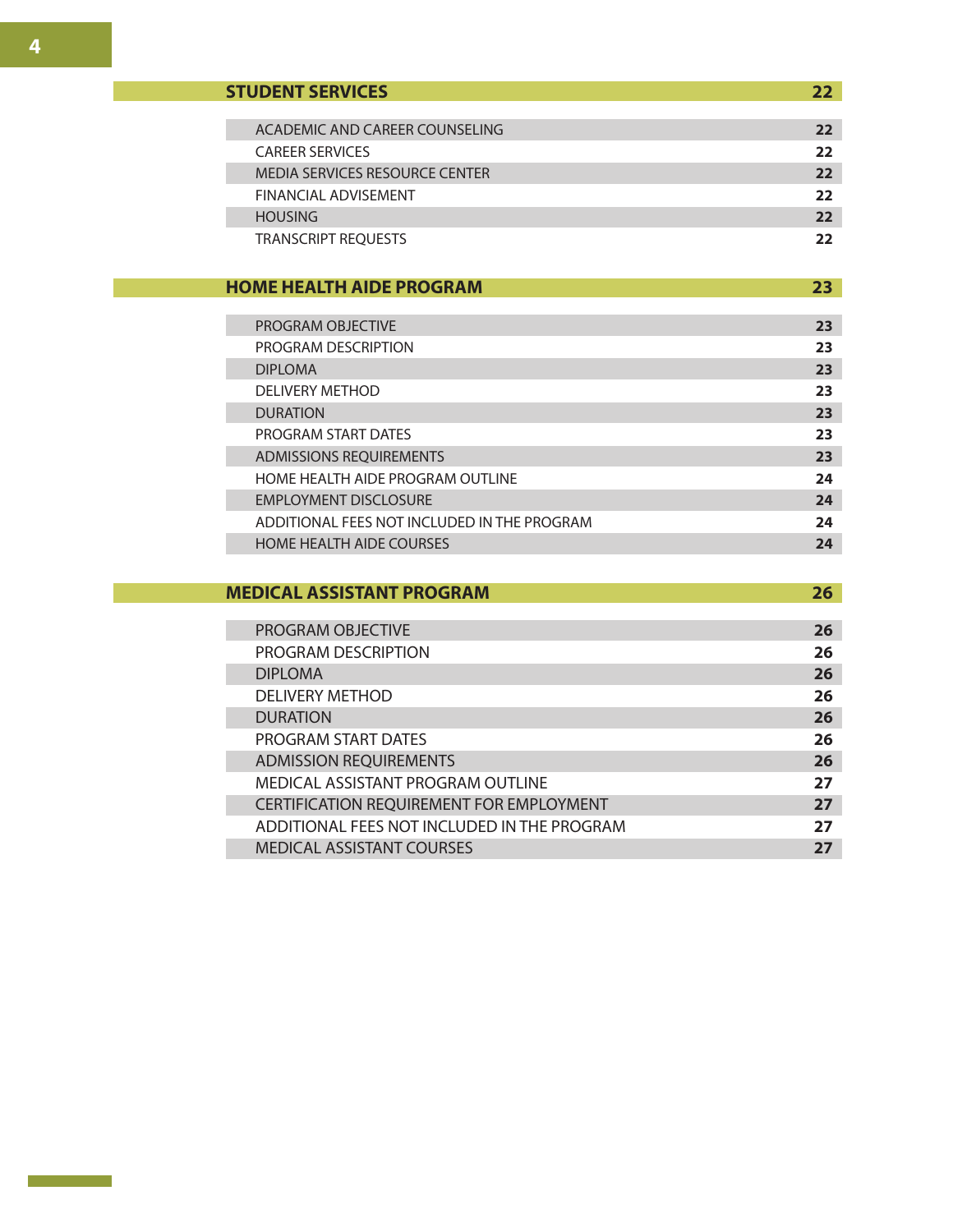## **GENERAL INFORMATION**

## **MISSION AND PURPOSE**

The mission of AUDERE TECHNICAL INSTITUTE is to prepare students to successfully start a new career in demand occupations that support the business growth of our community.

#### **VISION**

To gain the recognition as an institution that motivates a never-ending desire to grow, learn, improve, advance and contribute to our society.

#### **INSTITUTIONAL VALUES**

- Democracy, inclusion and cooperation in seeking quality and professionalism of all processes.
- Commitment to each student's education by fostering a successful and supportive learning environment.
- Inspiring students to embrace a philosophy of continued self-discovery, re-orientation and innovation.

#### **LOCATION**

AUDERE TECHNICAL INSTITUTE is located at 3633 S Orlando Dr., Sanford, FL 32773.

#### **LICENSURE**

AUDERE TECHNICAL INSTITUTE is licensed by the Florida Department of Education, Commission for Independent Education, License # 7610. Additional information regarding this institution may be obtained by contacting the commission at 325 West Gaines Street, Suite 1414, Tallahassee, FL 32399-0400. Toll free: (888) 224-6684 http://www.fldoe.org/policy/cie.

#### **MEMBERSHIP**

AUDERE TECHNICAL INSTITUTE is a member of the City of Sanford Chamber of Commerce since November 2020.

#### **PARTNERSHIP**

AUDERE TECHNICAL INSTITUTE signed a partnership agreement with the National Healtcareer Association (NHA) to offer products and solutions to eligible students. At this time, AUDERE TECHNICAL INSTITUTE is permitted to allow qualified students to sit for several NHA certifications and training programs.

## **CATALOG INFORMATION AND AVAILABILITY**

The school catalog is available to the public and prospective students at our school's website www.audereinstitute.com.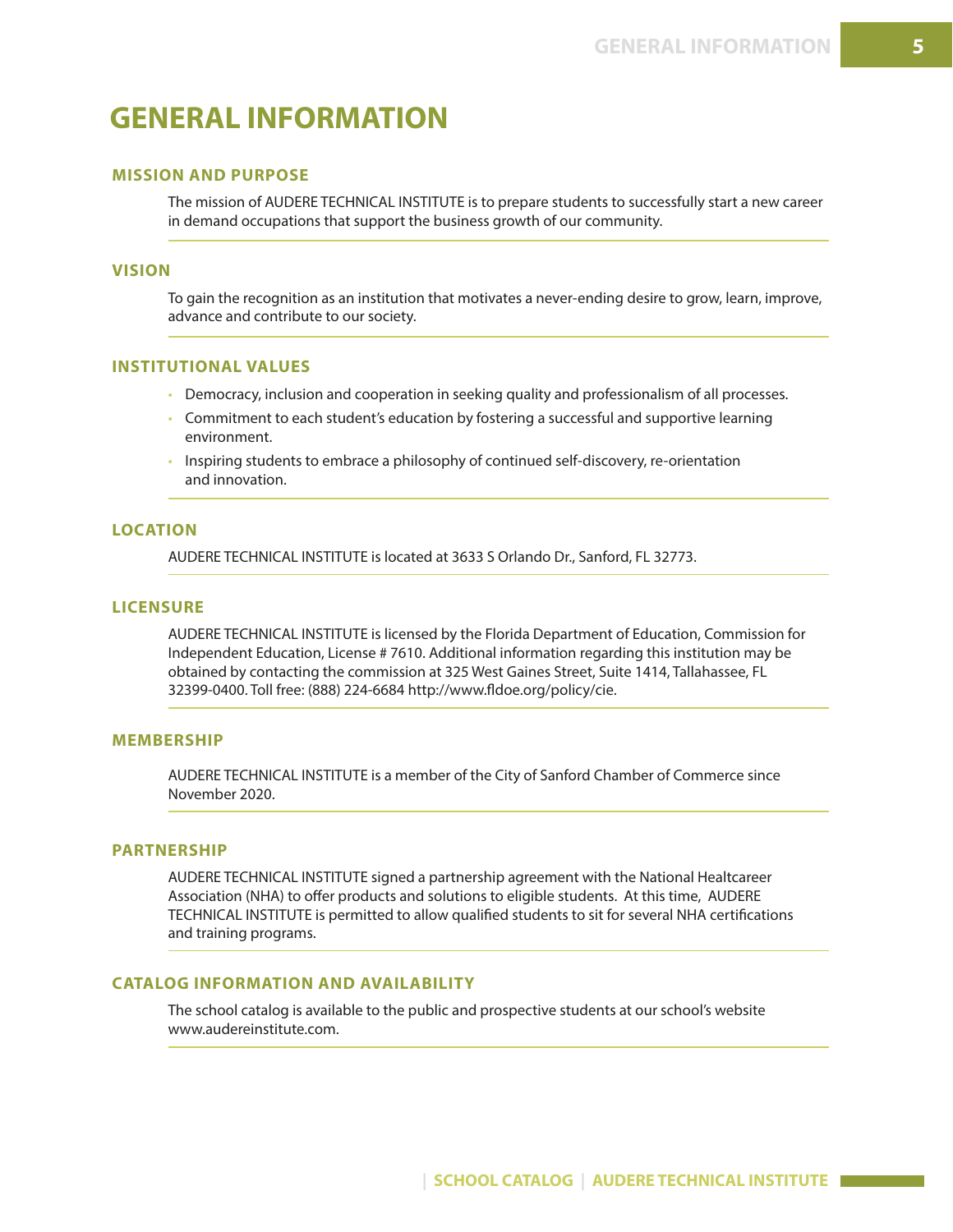## **LANGUAGE**

All programs are offered in English.

#### **HANDICAP FACILITIES**

AUDERE TECHNICAL INSTITUTE complies with all provisions of section 504 of the Rehabilitation Act of 1973. No qualified handicapped person will be excluded from enrolling in the school. However, handicapped individuals should be aware our programs require a high level of manual dexterity and prolonged periods of practical work in laboratory and clinical settings.

## **FACILITIES AND EQUIPMENT**

AUDERE TECHNICAL INSTITUTE is located at 3633 S Orlando Dr., Sanford, FL, 32773. Our facility is 2,000 square feet and includes 2 classrooms, 2 laboratory area, a media center, student lounge, an instructors office, an administrative office and reception area. Ample parking is available. The building has disabled access from the parking lot.

## **HOURS OF OPERATION**

Office Hours

9:00am – 8:00pm Monday through Friday

9:00am – 6:00pm Saturday (by appointment only)

During these hours our administrative staff is available for assisting prospective students with enrollment, as well as current students.

## **CLASS HOURS**

Morning Classes - Monday through Friday, 9:00 am to 2:00 pm

Evening Classes - Monday through Friday, 6:00 pm to 10:00 pm

Weekend Classes - Saturday 8:00 am to 6:00 pm, and Sunday 9:00 am to 2:00pm

#### **CLASS SCHEDULES**

AUDERE TECHNICAL INSTITUTE offers day and evening classes as follows:

- The Home Health Aide Program is offered morning and evenings.
- The Medical Assistant Program is offered morning and evenings.
- Continuing Education classes are offered on weekends.

The school has the right to change its schedule. Students will be notified in advance of any schedule change.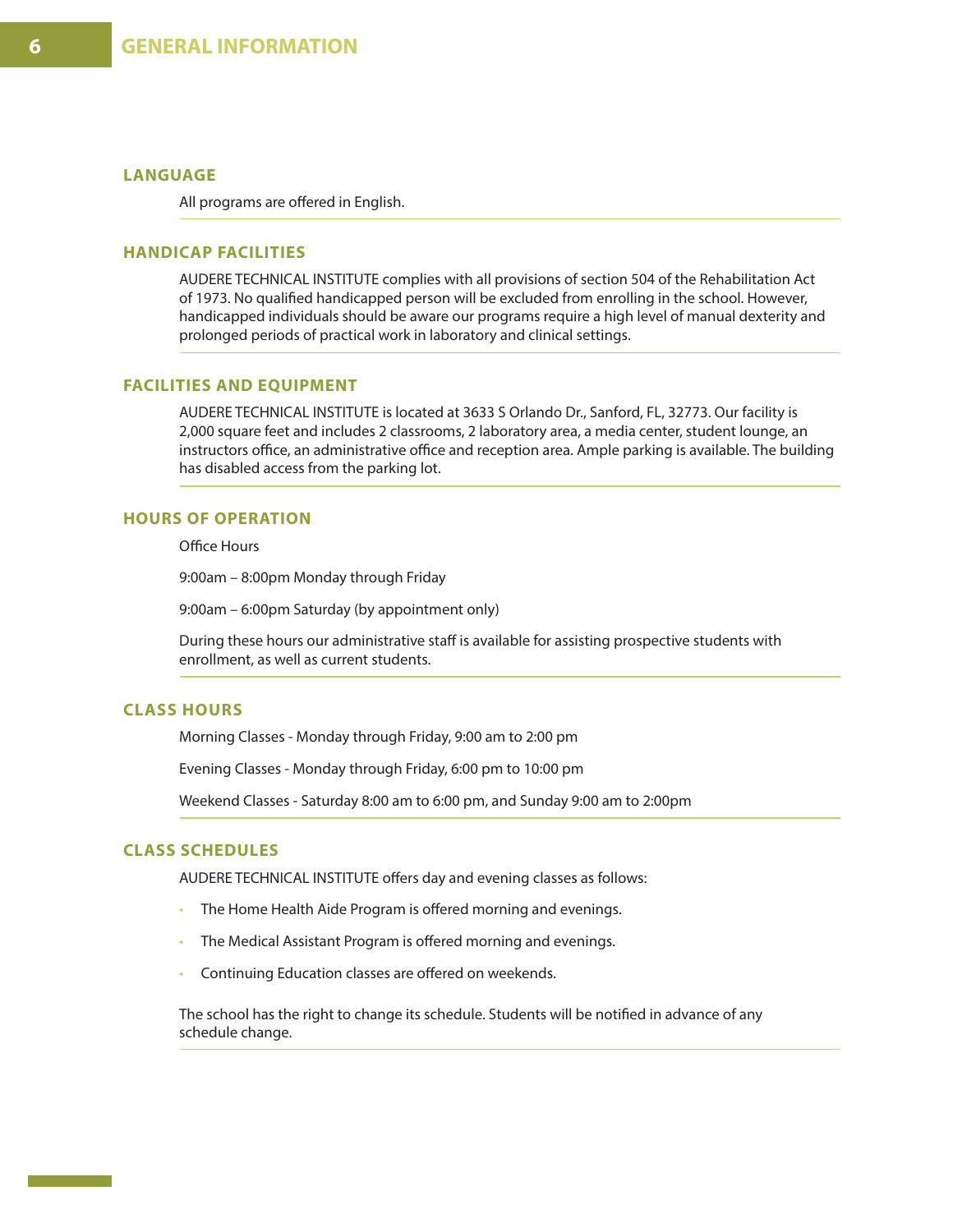## **SCHOOL CALENDAR**

### **Home Health Aide Program**

Starts the first Monday of every month.

#### **Medical Assistant Program**

Full time, starts the first Monday of the month, every two (2) months.

Part time, starts the first Monday of the month, every four (4) months.

### **HOLIDAYS**

The school will remain closed during the following holidays:

#### **2022 Holidays**

Martin Luther King Day, Monday January 17, 2022

President's Day, Monday February 21, 2022

Spring Break, March 14-18, 2022

Memorial Day, Monday May 30, 2022

Independence Day, Monday July 4, 2022

Labor Day, Monday September 5, 2022

Thanksgiving Break, Monday November 21 through Friday November 25, 2022

Winter Holiday Break, Monday December 19, 2021 through Friday December 30, 2022

In the event of an emergency, closing due to inclement weather or a natural disaster (hurricanes, tropical storms, etc.) the school will close as determined by the Seminole County Public School System.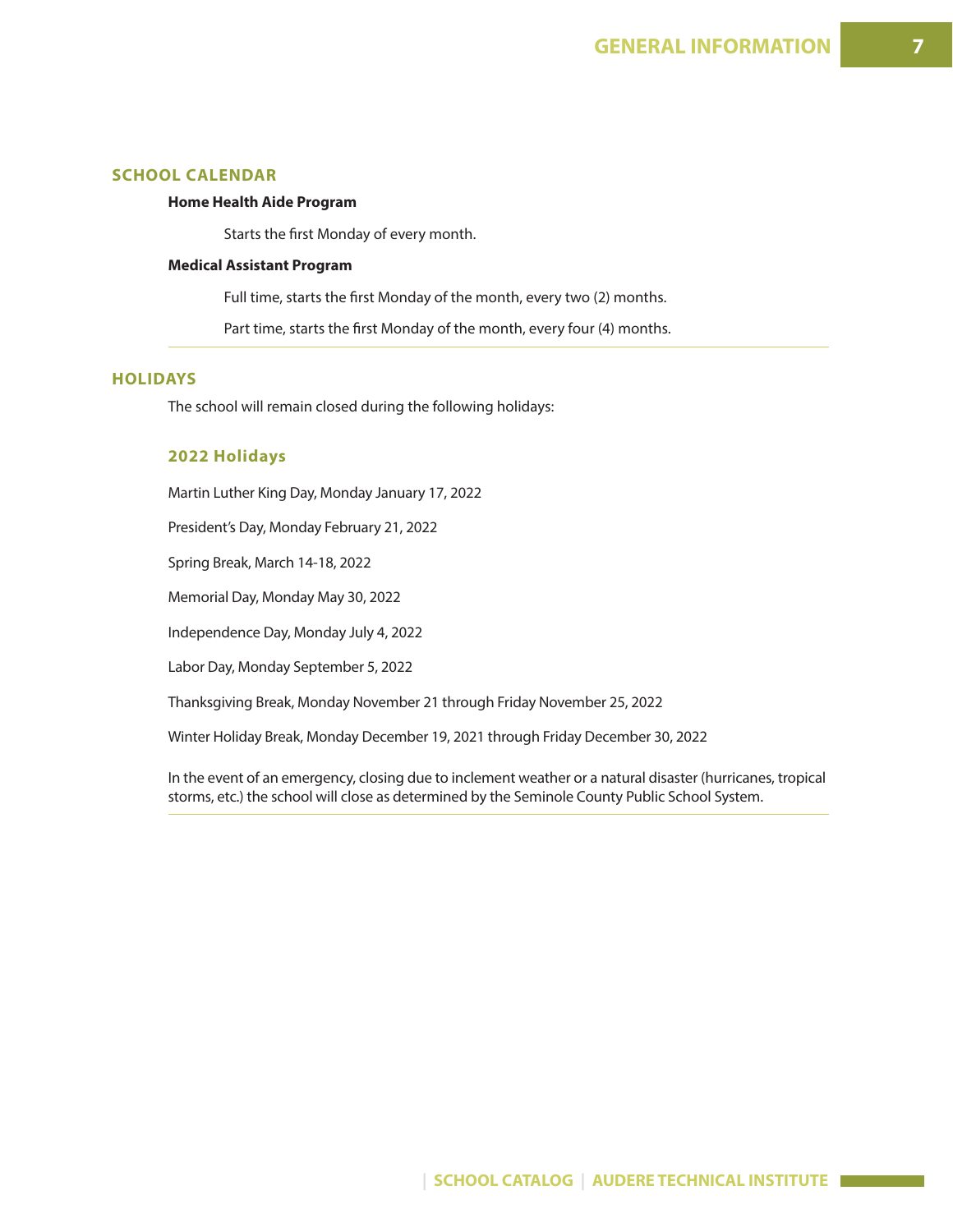## **ADMISSIONS**

## **ADMISSION REQUIREMENTS AND PROCEDURES**

Prospect students must comply with the following requirements to enroll:

- Applicants must present a Valid picture ID.
- Applicants must present a High School diploma or GED. Prospective students that do not possess a high school diploma or GED must pass a Wonderlic Ability to Benefit Test (ATB) administered by a qualified ATB Official. Minimum passing scores are 200 for Verbal and 210 for Quantitative.
- Applicants, if applicable, must present proof of passing the criminal background and fingerprint check within the last 6 month. Background checks are to be done and paid by each student. The estimated cost of a background check is \$ 80.
- Applicants must present a medical clearance for all communicable diseases that has been completed within the last 6 months by an approved Physician or ARNP stating he/she is in good health and free off communicable diseases including TB testing. The approximate cost is \$75. The cost for TB testing may be greater if X-rays are required
- In order to qualify for enrollment, a one on one appointment with one of the school admissions representatives is required. During the one on one appointment, the admission's representative will provide advisement services to assist the student in planning and completing the occupational education program for enrollment.
- Documentation from another country must be accompanied by the corresponding translation and evaluation by an approved agency or individual. For a listing visit the American Translators Association www.atanet.org or the National Association of Credential Evaluation Services www.naces.org
- Applicants who are at least 17 but younger than 18 years of age may enroll in any program under parental or legal guardian consent. A parent or legal guardian will be required to sign the Enrollment Agreement.

## **ANTI DISCRIMINATION POLICY**

AUDERE TECHNICAL INSTITUTE is committed to providing all students with a safe and supportive school environment. Members of the school community are expected to treat each other with respect. Teachers and other staff members are expected to teach and to demonstrate by example that all members of the community are entitled to respect.

Harassment of a student by another student or by a teacher or other staff member is a violation of school policy. This includes (but is not limited to) harassment based on race, national origin, marital status, sex, sexual orientation, gender identity, religion, financial status or disability where a person is otherwise qualified or could be with reasonable accommodation.

## **DENIAL OF ADMISSION**

Any applicant will be denied admission if he/she does not meet the admissions and eligibility requirements stated in this catalog.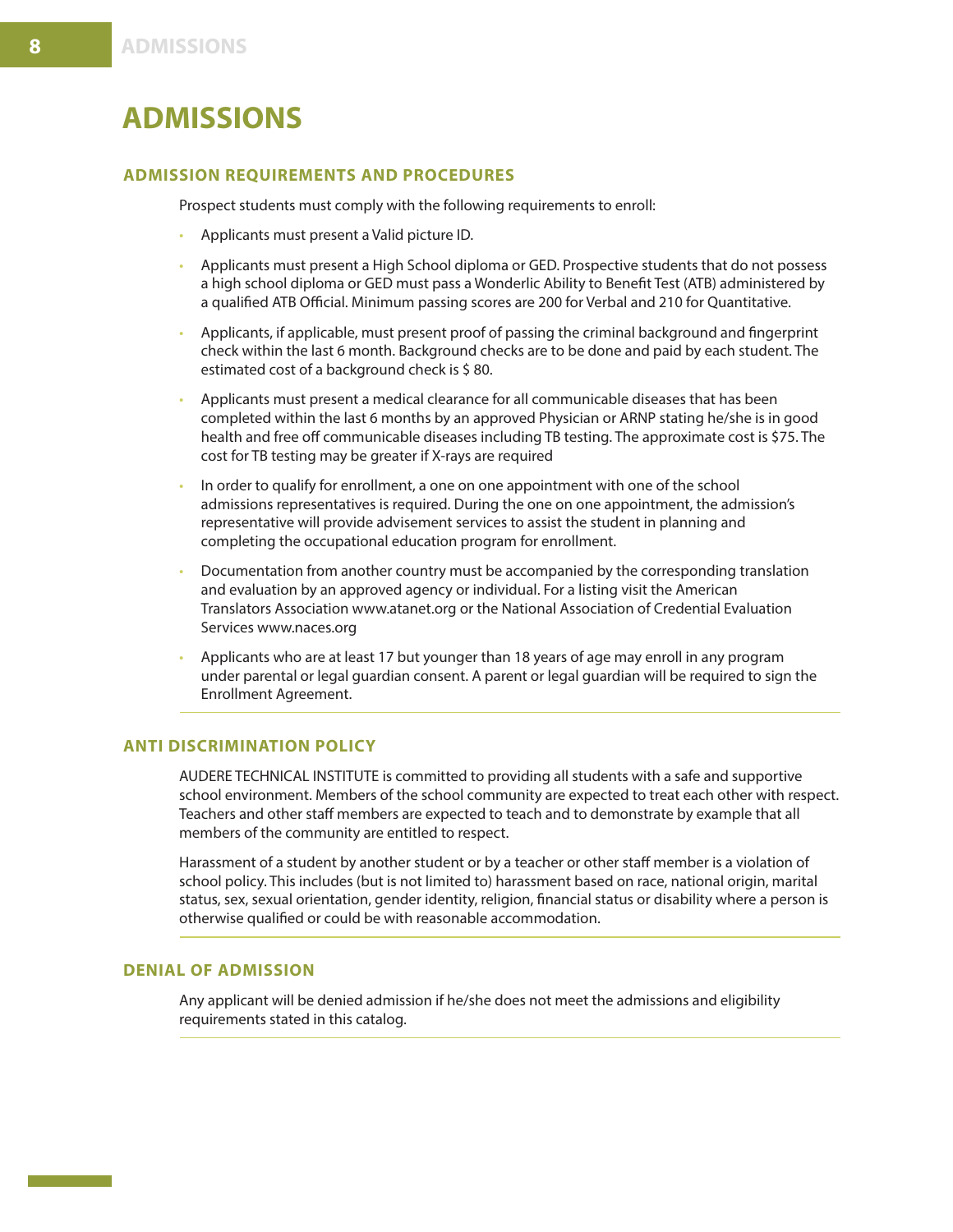## **TRANSFER OF CREDITS**

#### **Transfer of Credits Between Programs within the Institution**

AUDERE TECHNICAL INSTITUTE give credit for studies at a previous program within the institution. Such credits are counted and considered if classes previously taken are part of the new program of study.

#### **Transfer of Credits for Studies in Other Institutions**

AUDERE TECHNICAL INSTITUTE gives credit for studies at other institutions that are approved within the United States. Courses for transfer must have been completed with a grade of 2.0 (70%) at a minimum. Please bear in mind AUDERE TECHNICAL INSTITUTE may accept up to seventy-five percent (75%) of hours from another institution. To transfer hours from another institution, a student must submit an Official Transcript that includes a program description, completed hours and date of completion. All accepted hours will be documented in the student file. AUDERE TECHNICAL INSTITUTE does not accept transfer of experiential learning nor advanced placement.

#### **Transferability of Credits Earned at AUDERE TECHNICAL INSTITUTE to Another Institution**

Transferability of hours/courses earned at this institution is at the discretion of the accepting institution. It is the student's responsibility to confirm if they will be accepted by another institution of the student's choice.

#### **SUBMITTING ACADEMIC INFORMATION**

Students transferring hours are required to request official transcripts from the educational institutions attended to be sent directly to our institution's Director of Education.

## **AUDERE LOW INCOME ASSISTANCE SCHOLARSHIP**

Our institution believes we all deserve a chance to achieve our dreams. This scholarship is meant to assist low income family student's enrolling in the Medical Assistant Program. Eligibility is limited to families with a combined annual income that falls under the Low-Income Families category as per The Department of Housing and Urban Development (HUD). A student that qualifies for this scholarship will receive a credit of \$1,500 towards their program tuition.

To be considered for this scholarship, the candidate must fulfill the following requirements:

- Student must apply for the scholarship prior to enrollment.
- Student must comply with all admission requirements for the program.
- Student must present the last reported tax return as proof of a family combined annual income to be within the Low-Income Family bracket.

For information about the income limits to qualify as a Low-Income Family visit:

https://www.huduser.gov/portal/datasets/il.html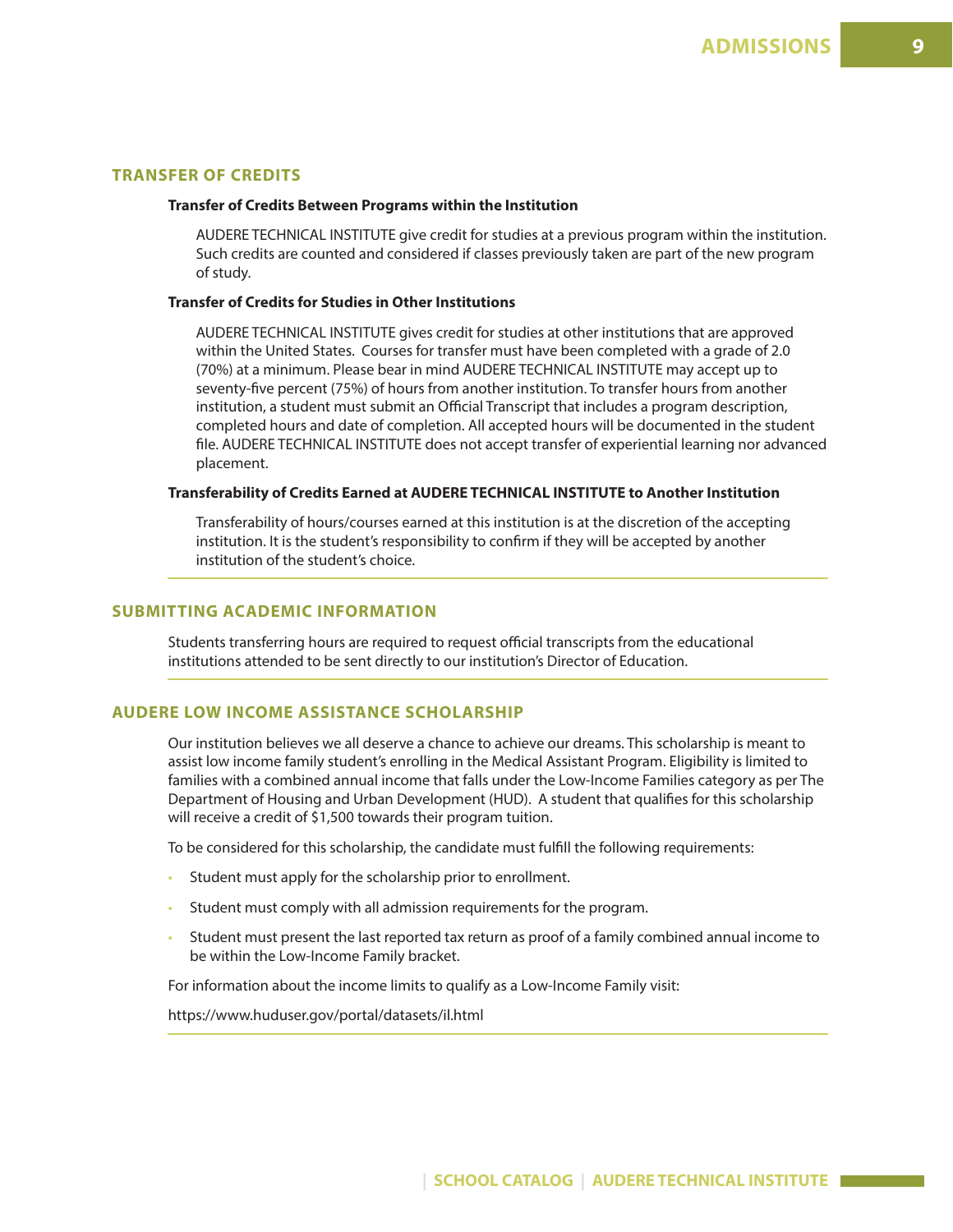## **FINANCIAL SERVICES**

## **STUDENT FINANCIAL ASSISTANCE**

All tuition, fees, and related costs of the program of enrollment are included in this catalog and are due prior to the scheduled start-date, unless the student has made a payment arrangement. A complete fulfillment of payment obligations is a condition for graduation.

At the time of enrollment, students may select from the following payment options:

- Full payment of program cost.
- Registration fee at the time of signing enrollment agreement with the balance paid prior to starting date.
- Registration fee at time of signing the enrollment agreement with balance paid prior to graduation following an agreed payment plan.
- Major credit cards are accepted as a form of payment.

## **ADDITIONAL TRAINING COST**

Students are advised to attend classes and participate as directed by their instructors in order to assure completion of their program within the scheduled duration hours as per the singed enrollment agreement. Students still in school beyond the total number of hours scheduled for their program of study as per their enrollment agreement will be required to pay a tuition charge for every extra hour attended. The cost of each additional hour of instruction is calculated as the cost of tuition divided by the number of hours of enrollment, based on the fees disclosed in the student's enrollment agreement contract. Students that do not successfully complete their program before reaching 150% of total hours will be automatically withdrawn as per the Satisfactory Academic Policy included in the School Catalog.

## **CANCELLATION AND REFUND POLICY**

Should a student be terminated or cancel for any reason, all refunds will be made according to the following refund policy:

- Cancellation can be made in person, by electronic mail, or by Certified Mail.
- All monies will be refunded if the school does not accept the applicant or if the student cancels within three (3) business days after signing the student Enrollment Agreement and making initial payment.
- Cancellation after the third (3rd) business day, but before the first class, results in a refund of all monies paid, with the exception of the registration fee (not to exceed \$150.00).
- Cancellation after attendance has begun, through 40% completion of the program, will result in a Pro Rata refund computed on the number of hours completed to the total program hours.
- Cancellation after completing more than 40% of the program will result in no refund.
- Termination Date: The Termination date for refund computation purposes is the last date of actual attendance by the student unless earlier written notice is received.
- Refunds will be made within 30 days of termination or receipt of Cancellation Notice.
- Cancellation of classes by the institution after attendance has begun will result in 100 percent refund.
- Should the prospective student not meet the entrance requirements it will result in 100 percent refund.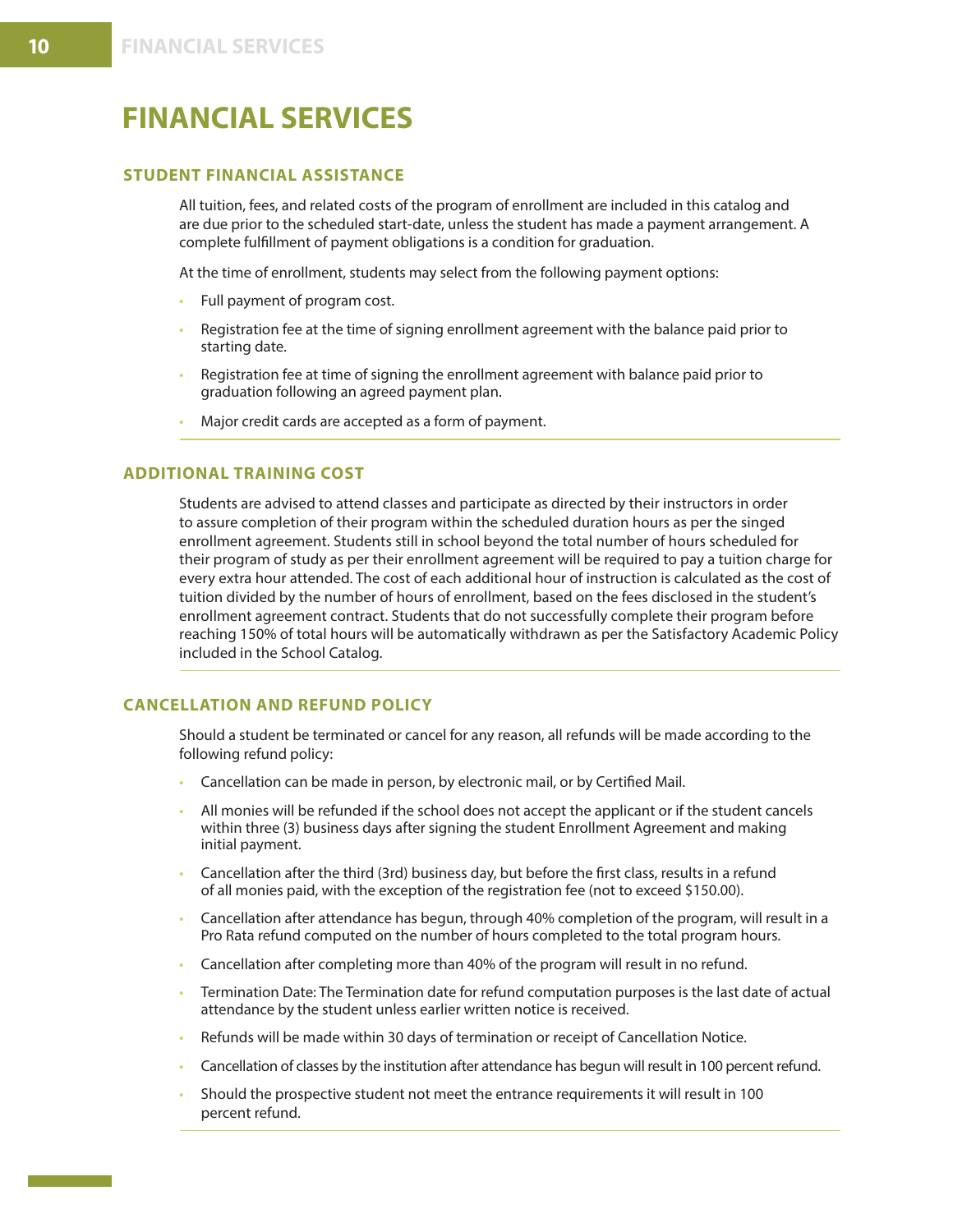## **ACADEMIC POLICY AND PROCEDURES**

## **EVALUATION SYSTEM**

The School establishes its evaluations based on the results of the program theoretical and practical examinations.

## **GRADING SYSTEM**

Students must maintain a grade of 70 % or more to complete a program successfully. This grade will be determined by theorical, practical examinations (at each evaluation period), test grades, and labs/projects.

The following grading scale will be used:

| <b>Excellent:</b>       | $100\%$ -90 $\%$ | $=$ | A | 4.0 |
|-------------------------|------------------|-----|---|-----|
| Good:                   | 89%-80%          | $=$ | в | 3.0 |
| <b>Average:</b>         | 79%-70%          | $=$ | C | 2.0 |
| <b>Unsatisfactory:</b>  | $69\% - 0\%$     | $=$ | F | 0.0 |
| $P: Pass - 100\% - 4.0$ |                  |     |   |     |
| $F:$ Fail – 0% - 0.0    |                  |     |   |     |

#### **GRADE ASSIGNMENTS**

Theory grades are assigned based on the academic scores of exams administrated and by the assigned projects related to the corresponding theoretical content. Practice grades are assigned based on the student's ability to apply the theory learned and the work activities in the labs and services. Practical evaluations are graded on a pass or fail basis.

## **PRACTICAL SERVICES**

Students are involved in hands on activities to assist them acquire the skills and practice required for their field of employment. When such is the event, students are encouraged to participate and complete the assigned practical activities by their instructor.

#### **DEFINITIONS**

#### **PROGRAM DURATION**

Program and courses duration are measured in clock hours.

#### **CLOCK HOUR DEFINITION**

One clock hour constitutes 50 minutes of directed, supervised instruction and 10 minutes breaks.

#### **PERIOD OF ENROLLMENT**

A period of enrollment or payment obligation: the entire program.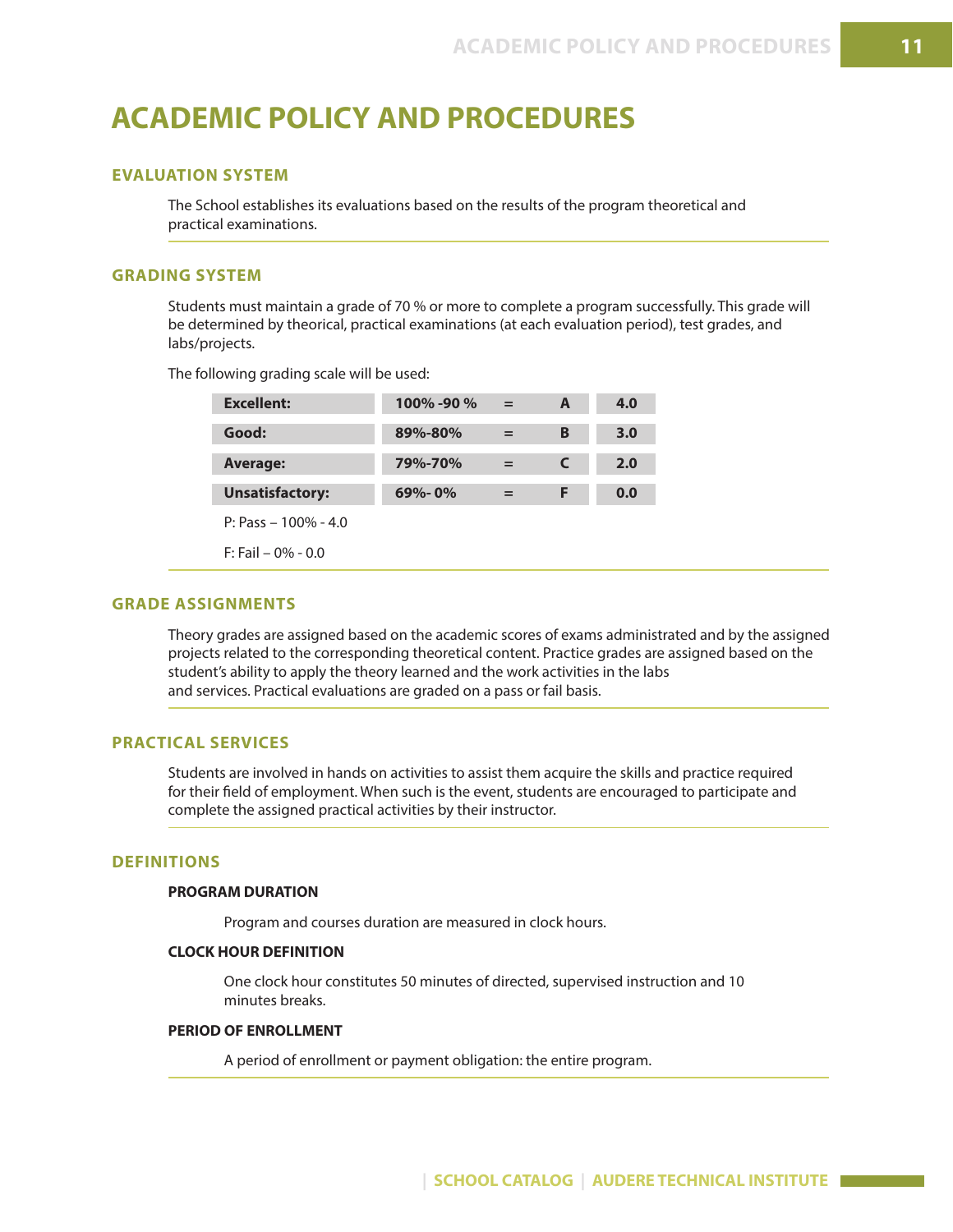## **COURSE NUMBERING SYSTEM**

Course numbers are based on course codes established by the institution and do not relate to state common course numbering systems. The course numbering system consists of an alpha prefix followed by a digit course number. The Alpha Prefix identifies the academic discipline. The numbers identify the course.

#### **COURSES PREFIXES:**

| <b>CPR</b> | <b>CPR Courses</b> |
|------------|--------------------|
|------------|--------------------|

- EKG EKG Courses
- HHA Home Health Aide Courses
- HIV HIV/AIDS Courses
- MED Medical Assistant Courses
- PHL Phlebotomy Courses

## **GRADUATION REQUIREMENTS**

In order to graduate from a program, a student must achieve a cumulative GPA of 70% within the time framework established in the institution's SAP policy. In addition, the student must fulfill all financial obligations as stated in the Enrollment Agreement.

#### **SATISFACTORY ACADEMIC PROGRESS POLICY (SAP)**

Satisfactory progress is defined by the average attendance and academic progress maintained by the student.

#### **SAP - Evaluation Periods**

The institution requires that all students enrolled be evaluated academically and attendance-wise in evaluation periods as follows:

| <b>Program of Enrollment</b> | <b>Program Duration</b> | <b>1st SAP Evaluation</b> | <b>2nd SAP Evaluation</b> |
|------------------------------|-------------------------|---------------------------|---------------------------|
| <b>Medical Assistant</b>     | 766 hours               | 383 hours                 | 766 hours                 |
| Home Health Aide             | 75 hours                | 38 hours                  | 75 hours                  |

Students are required to meet the standards of academic progress that are outlined in the sections below .These standards have multiple components (qualitative and quantitative measurements) that include a minimum cumulative grade point average requirement (CGPA); a minimum successful completion rate based on all clock hours attempted; and, a maximum time frame requirement.

#### **SAP - Quantitative Criteria**

Students must complete at least 67% of the attempted clock hours of the corresponding evaluation period in order to remain compliance with the institution's SAP Policy. Clock hour progression will be based on a cumulative total of attempted hours to earned hours. For example, a student that is in an SAP evaluation period of 450 clock hours is required to successfully complete a minimum of 302 clock hours (450 x 67% = 302).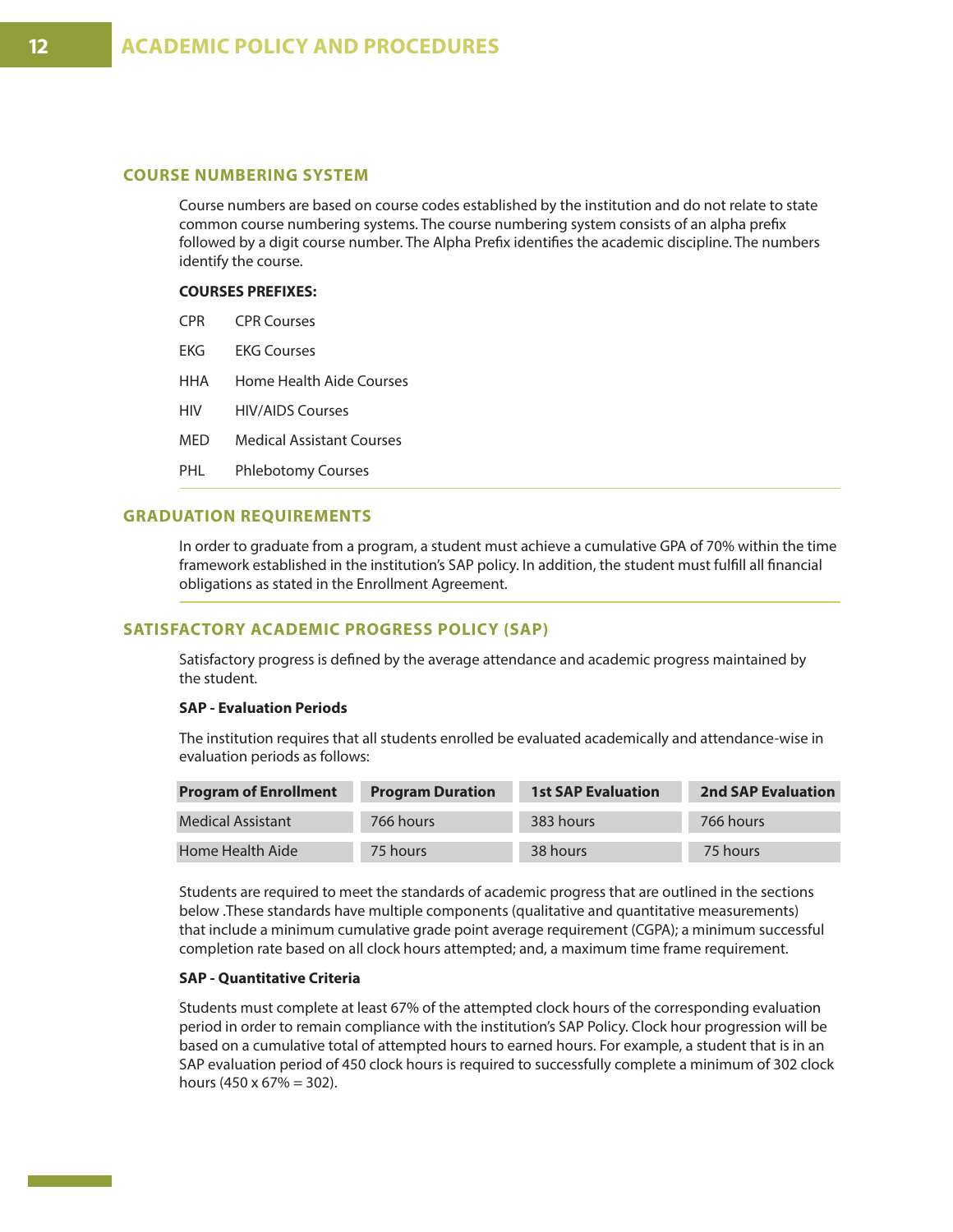#### **SAP - Qualitative Criteria**

Under the qualitative criteria, to make Satisfactory Academic Progress (SAP), the student must demonstrate a minimum overall cumulative grade point average (CGPA) of 2.0 at the end of the SAP evaluation period been considered.

#### **SAP – Evaluation and Academic Probation**

A student who fails to establish or maintain Satisfactory Academic Progress (fails to meet the SAP Quantitative criteria or SAP Qualitative criteria) will be placed on academic probation and maintain this status of academic probation during the following SAP evaluation period. At the end of the period in which the student is on probation, the student's overall GPA and clock hours completion percentage will be recalculated. A student will be removed from academic probation only if the student is back onto compliance with both quantitative and qualitative criteria. A student that is found not meeting satisfactory academic progress after the evaluation period will be withdrawn.

#### **SAP - Evaluation and Time Frame to Complete (MTF) Policy**

The maximum allowable time frame for students to remain active in a program of enrollment is equal to 150% of the total hours of enrollment as specified in the enrollment agreement.

This criterion allows students to repeat courses when failed and continue in the program of enrollment as long as the total hours attempted by the student do not go beyond the 150% of the total hours of enrollment as specified in the enrollment agreement. Students still in school beyond the total number of hours scheduled for their program of study as per their enrollment agreement will be required to pay a tuition charge for every extra hour attended. The cost of each additional hour of instruction is calculated as the cost of tuition divided by the number of hours of enrollment, based on the fees disclosed in the student's enrollment agreement contract. Students that do not successfully complete their program when reaching 150% of total hours attempted will be automatically withdrawn. Students that do not successfully complete their program when reaching 150% of total hours attempted will be automatically withdrawn.

#### **SAP - Appeals**

Any student who has been placed on academic probation but who feels that there were mitigating circumstances that caused him or her to fail the SAP standard, may file a written appeal with supporting documentation to the School's President, who will make the final decision regarding about the student's appeal within 5 days. If the student's appeal is granted, the student records will be updated to satisfactory academic progress.

## **ACADEMIC DISMISSAL**

Any student who has been academically dismissed will not be considered for readmission to the institution until 6 months have passed. The student will have to reapply for admission, satisfy all admissions criteria in effect at the time, satisfy any outstanding financial obligations to the institution, and retake any failed classes before proceeding to other courses.

## **ACADEMIC HONESTY**

Students must submit work that represents their original words or ideas. Students must make it clear the extent to which external sources were used. Words or ideas that require citation include, but are not limited to, all hard copy or electronic publications, whether copyrighted or not, and all verbal or visual communication when the content of such communication clearly originates from an identifiable source.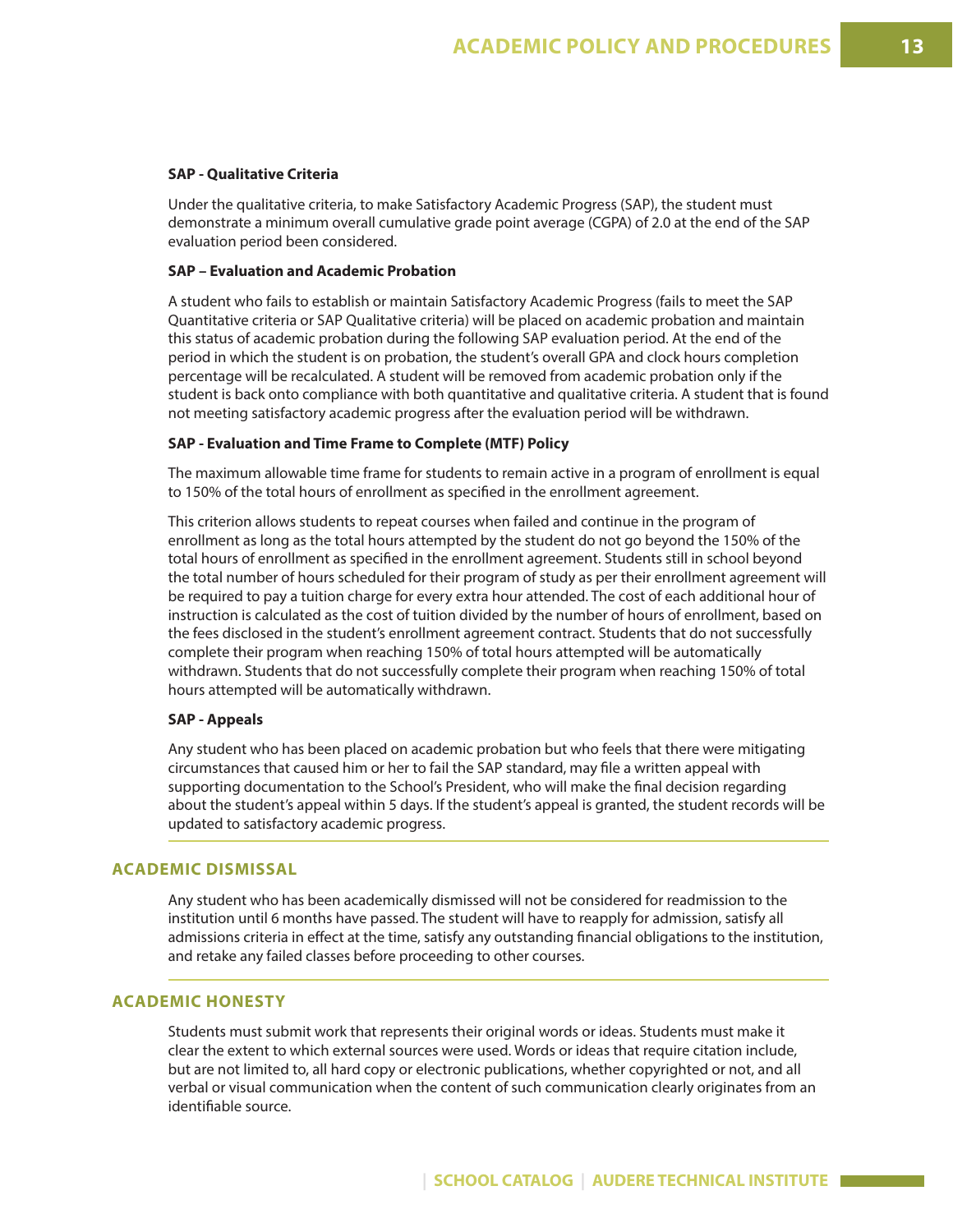The School's Director of Education may expel a student for cheating or plagiarism. No credit will be given for homework that is not the original work product of the submitting student. Students will receive credit only for their own original work. Plagiarism is grounds for dismissal from the institution.

## **MAKE-UP WORK AND EXAMS**

In order for a student to make up a class or lab missed prior to finishing and taking the final test, the student shall make arrangements with his/her instructor. The same rule will apply for missed exams and these will be scheduled at the discretion of the Instructor. Make-up exams are a privilege – not a right. Students should be in attendance on examination days.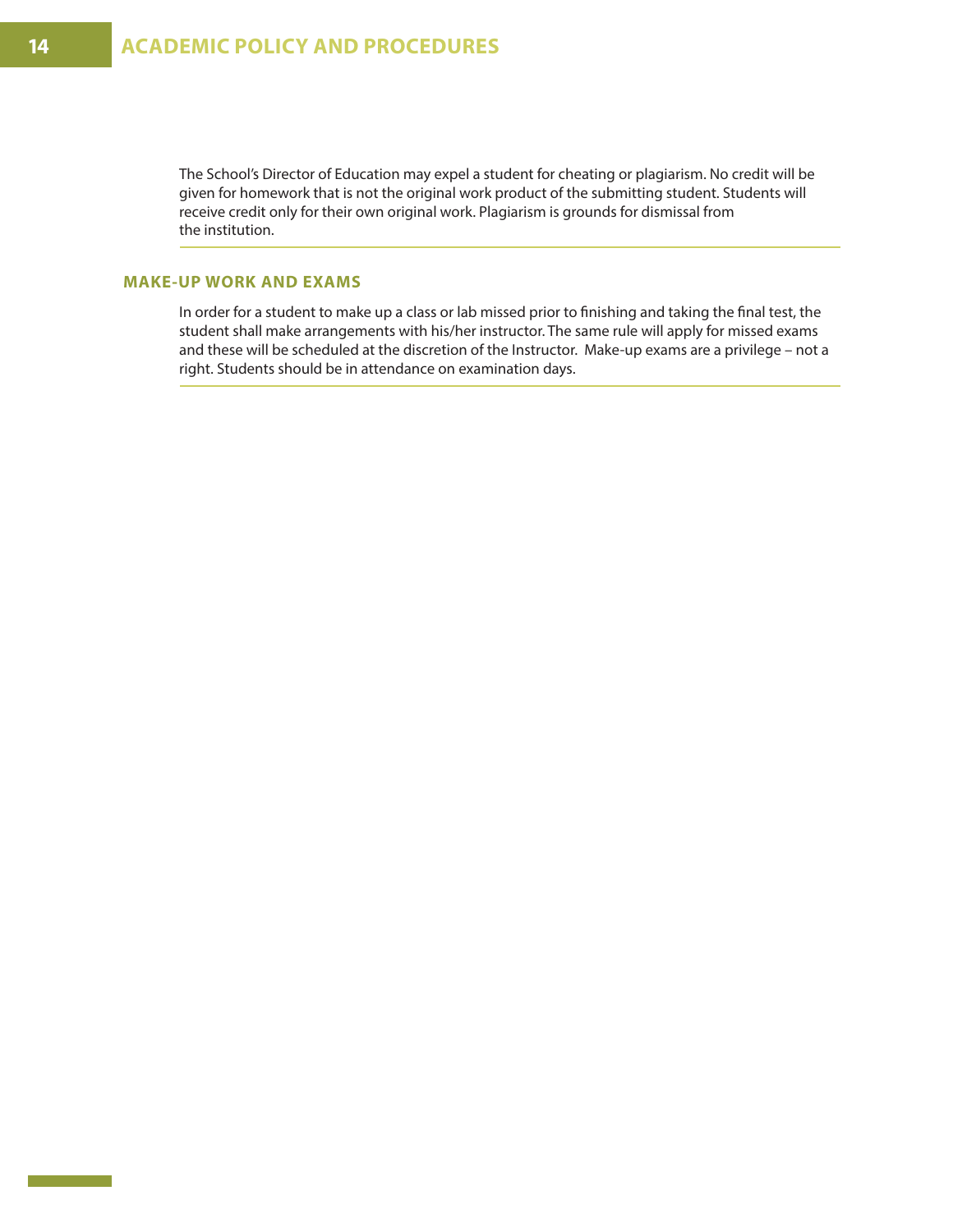## **PROCESS OF CORRECTIVE ACTION**

## **WARNING**

In the event of non-compliance with school rules and regulations, academic attendance or professional image, a student will be issued a written warning from his or her instructor. The instructor will advise the student of the non-compliance issue and proceed to identify a corrective action with the student.

## **APPEAL PROCESS**

All students have the right to appeal a decision that can harm his/her interests. Appeals must be received in written form within 10 days of dismissal.

The School's President will confer with the School's Education Director and arrive to a decision. The student will be notified in writing of the final determination within 10 days.

## **READMISSION TO A PROGRAM**

A student who withdraws from their respective program, due to unsatisfactory progress, must apply for enrollment again and satisfy all admission requirements. Any courses already passed with be considered as a transfer into the new enrollment, and not charged to the student, as reflected in the new enrollment agreement.

## **SUSPENSION**

The institution reserves the right to suspend any student for lack of payment, and/or breach of the rules and regulations of the School.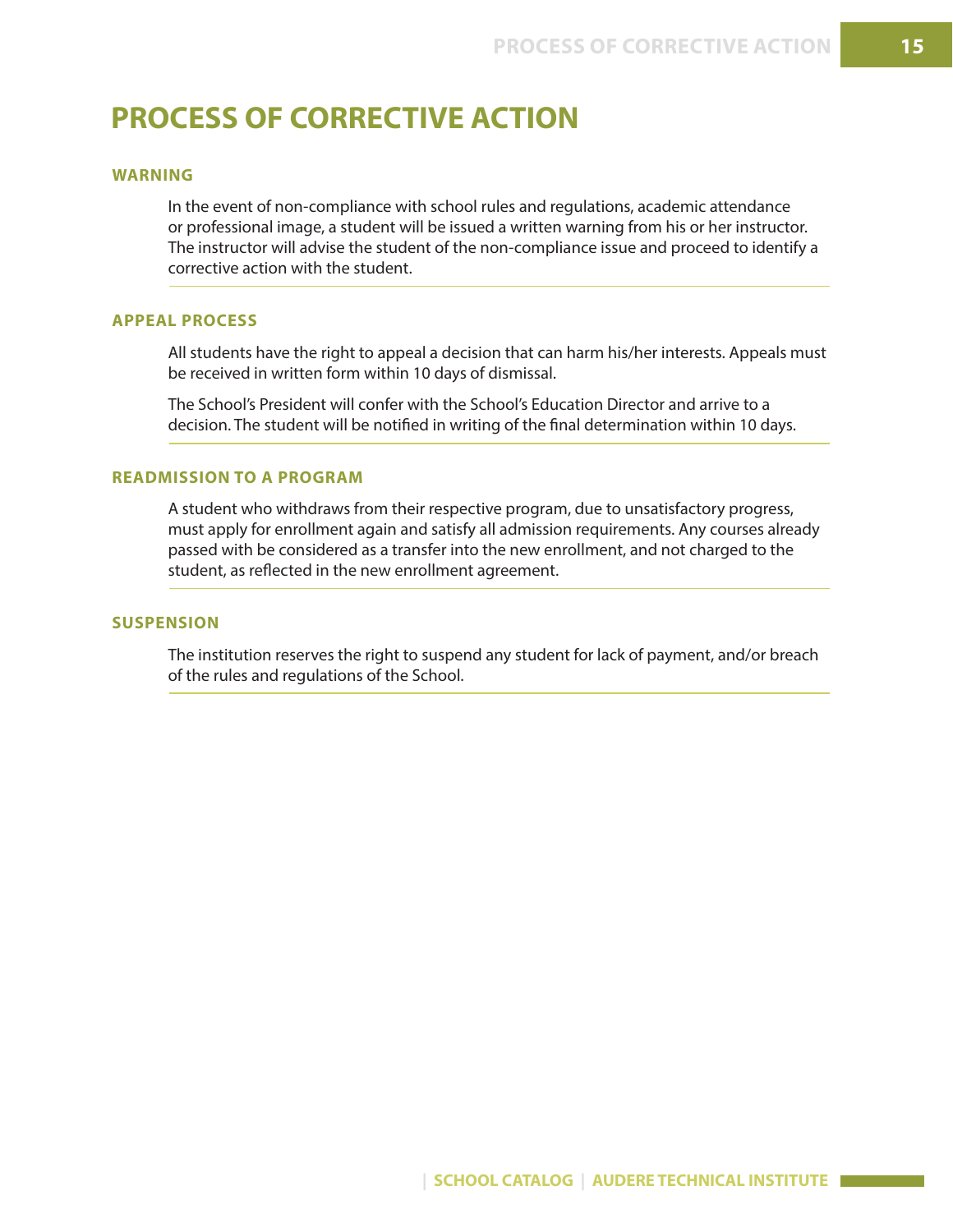## **STUDENT RESPONSIBILITIES**

## **CODE OF CONDUCT**

Students are to maintain the highest standard of personal, ethical and professional conduct. Each student is expected to display behaviors that are indicative of the program they represent and are expected to carry themselves in a manner that represents the values and beliefs of AUDERE TECHNICAL INSTITUTE. The institution reserves the right to place on probation or dismiss a student due to unprofessional or disorderly conduct that reflects negatively on AUDERE TECHNICAL INSTITUTE, affects other students, or is a potential safety issue.

Students are expected to bring their corresponding books, educational equipment and all necessary materials to the school daily.

All students must be punctual to class.

In case of absence, the student will be responsible to obtain the covered material from a classmate or instructor, to maintain his/her daily progress.

The institution will make reasonable arrangements for the recovery of hours and work missed. It is encouraged that students take advantage of this option.

A medical certificate is required in case of absence due to a medical condition.

The institution provides a comfortable atmosphere, free of discrimination, intimidations hostilities or other offenses. Conduct such as sexual harassment, or any type of physical or verbal threat that interferes with educational development of the student will not be tolerated.

Students must pay all financial obligations in due time.

Visits from children and/or relatives and friends are not allowed on campus.

The student who is caught destroying or damaging School Property will be expelled and/or legally processed.

The Institution does not allow sales, promotions or any other forms of commercial activities within the premises. Students that participate in these practices may be suspended or dismissed from the institution.

## **PROBATION**

The institution reserves the right to place on probation a student due to unprofessional or disorderly conduct that reflects negatively on AUDERE TECHNICAL INSTITUTE, affects other students, or is a potential safety issue.

## **PERSONAL PROPERTY**

Students are responsible to identify and protect their personal belongings, materials and equipment always. The school does not take any responsibility for lost or misplaced personal property.

### **USING AND CARING FOR THE EQUIPMENT**

Students are responsible for their materials and equipment. The equipment and implements of the school should be used gracefully in a suitable and professional manner. Any damage caused to equipment or malfunction detected must be immediately communicated to the school personnel.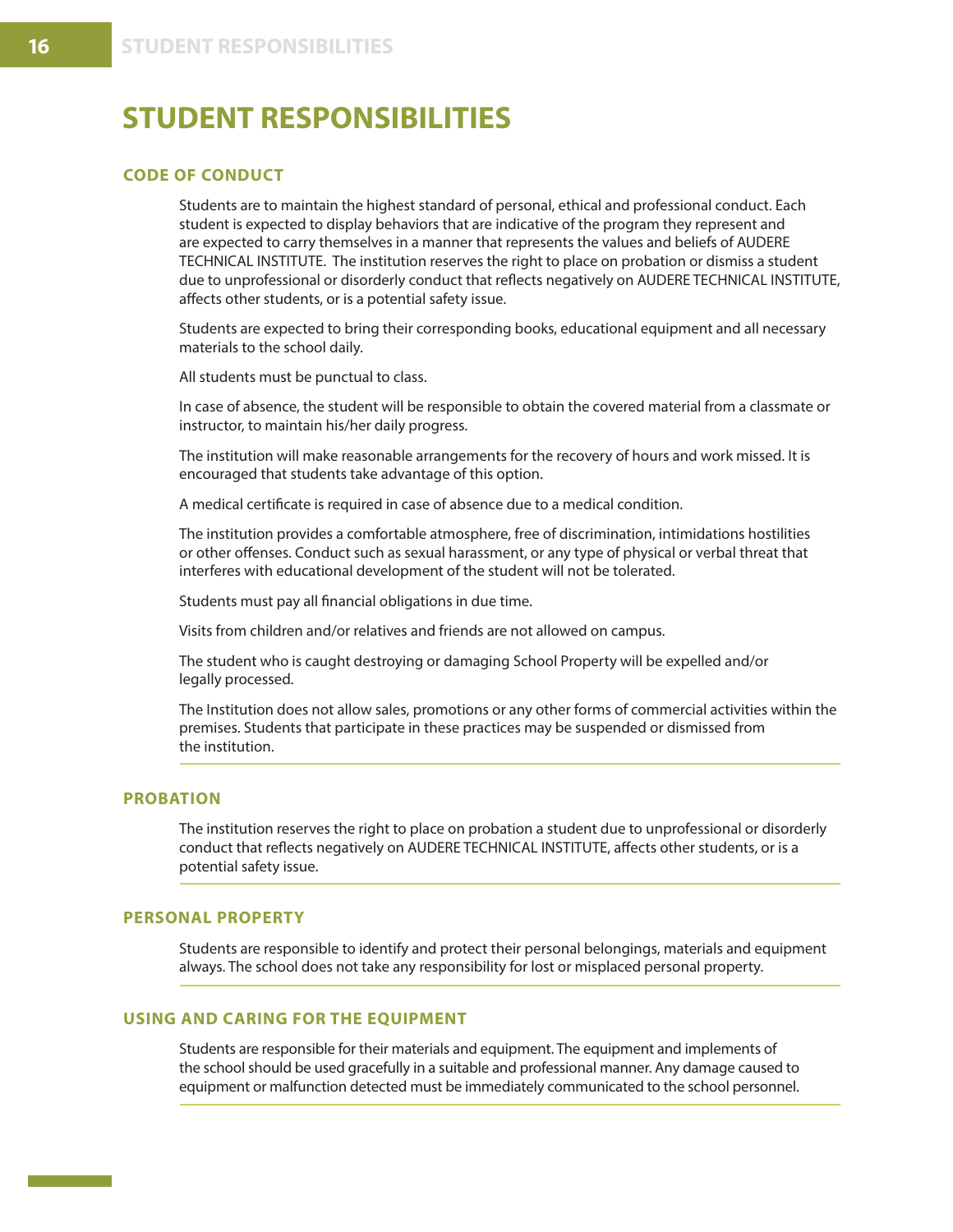## **PHONE CALLS**

No personal calls are allowed during class time. Cell phones and all other electronic devices must be turned off or in vibrate and can only be used in the break/lunch area, in the student lounge or outside the building during breaks and lunches.

## **SMOKING**

Smoking is permitted during breaks or lunch more than 10 ft. from the main door outside the building. Smokers shall dispose of their cigarette butts in designated containers.

## **BREAKS AND LUNCHES**

Instructors schedule breaks and lunches. Students are responsible for returning to classes on time. Food and drinks are only permitted in the school's designated break/lunch area or outside the school.

## **ALCOHOL AND DRUGS**

The use or posession of alcohol or drugs (unless prescribed by a physician) is strictly prohibited. Alcoholic beverages in a public building are illegal. The use or possession of drugs and/or drug paraphernalia is also illegal. The use of alcohol or drugs in any form on school premises, or at any school related activity will result in immediate termination.

## **CHEATING AND STEALING**

If a student is caught cheating and/or stealing, he/she will be subject to immediate termination from the program.

### **SCHOOL DRESS CODE**

A professional appearance in the school is essential to the overall image in the health field. Each student is required to dress in a clean, neat and professional manner always. The school requires all students to wear the institution's uniform. The cost of the scrubs is not included on the tuition cost. Flip-flops or open toe shoes are not permitted.

Should the dress code requirement not be met, the instructor will send the student home for the day without hours of attendance honored.

#### **ANTI-HAZING, BULLYING**

AUDERE TECHNICAL INSTITUTE will not tolerate hazing or bullying by any student or employee of the Institute. Failure to comply will result in the student or employee suspension.

### **ATTENDANCE**

Students are expected to attend scheduled classes and laboratory sessions on time. The student is solely responsible for all information, materials, handouts, reading assignments, tests, lab sessions and instructions given during the lecture.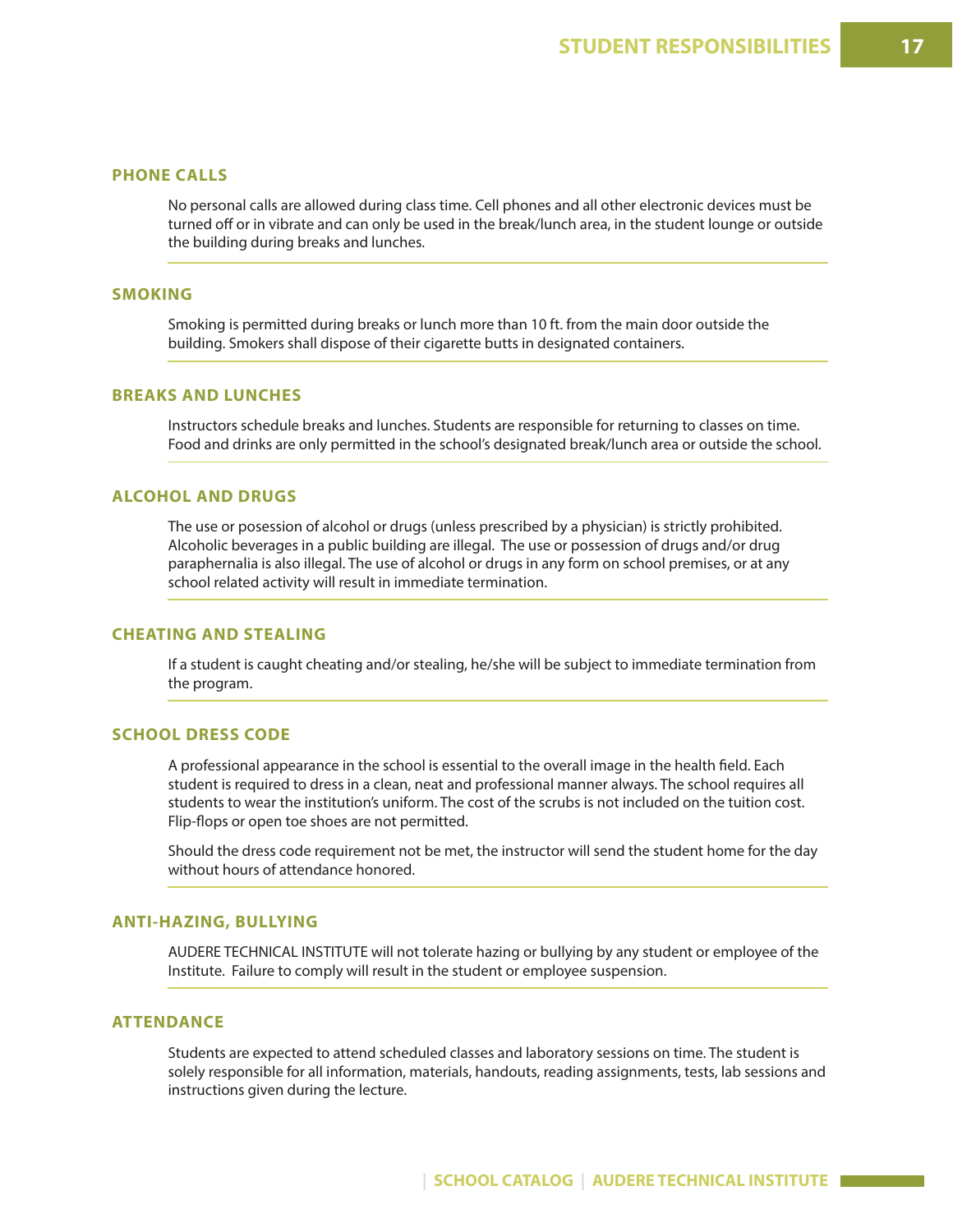AUDERE TECHNICAL INSTITUTE has no obligation to provide outlines, notes, testing information, make-up lectures for classes missed. Students are responsible to complete all requirements of the program of enrollment to graduate.

Students that are absent from the school for a period of 14 consecutive days will be automatically withdrawn. A student in need to be absent from the school for a period of 14 consecutive days or longer may request a leave of absence as described in the next section of this catalog.

## **TARDINESS**

Tardiness is defined as showing up more than fifteen minutes late for the beginning of the class. Having three separate incidents of tardiness will be considered as one unexcused absence.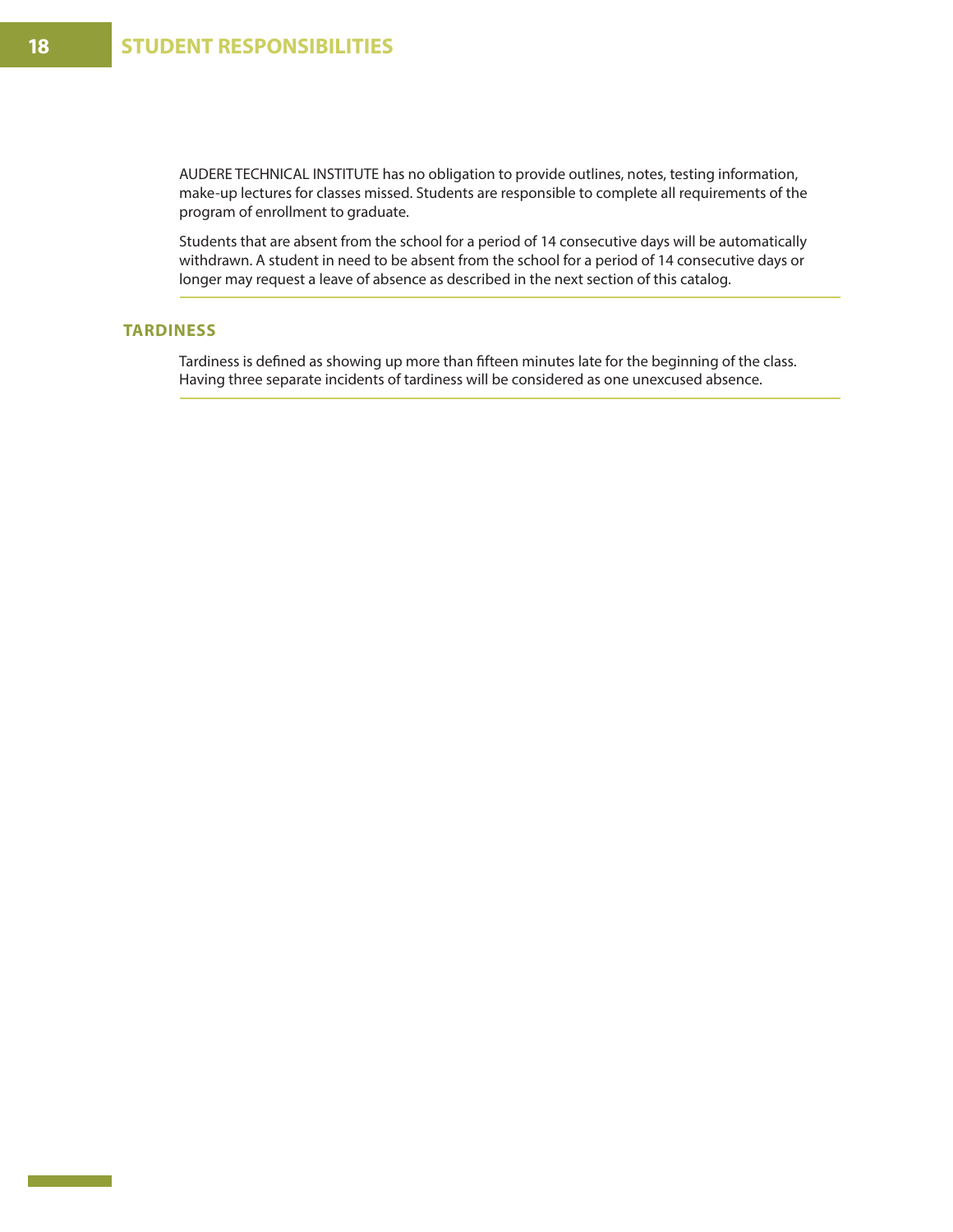## **STUDENT RIGHTS**

## **EQUALITY OF OPPORTUNITIES**

AUDERE TECHNICAL INSTITUTE does not discriminates based on race, ethnic or national origin, sex, age, disability, religious believes, or social origins and does not exclude any applicants for any of these reasons.

## **DISCRIMINATION AND HARRASMENT POLICY**

AUDERE TECHNICAL INSTITUTE prohibits discrimination or harassment based on race, ethnic or national origin, religion, age, sex, color, physical or mental condition, marital status, or veteran status under any program or activity under its purview. Sexual harassment includes harassment based on gender, pregnancy, childbirth or related medical condition, and inappropriate conduct of a sexual nature.

## **STUDENT'S RIGHT TO KNOW - STUDENT PRIVACY RECORDS (ACT OF 1974)**

AUDERE TECHNICAL INSTITUTE's students have access to records as provided under federal and state law. The Federal Student Privacy Act of 1974 relates to the privacy of students, and it is designed to protect the privacy of their records. Students and parents of dependent students have the right to inspect and review the student's records.

## **INFORMATION DISCLOSURE**

In order to disclose student's personal information, written authorization is required. An exception to this policy is when information is asked by the United States Department of Education, in accordance with all applicable laws and regulations.

#### **FAMILY EDUCATIONAL RIGHTS AND PRIVACY ACT (FERPA)**

AUDERE TECHNICAL INSTITUTE strictly adheres to the requirements of FERPA regarding students' rights and privacy of information. In accordance with public law 93- 380, Family Educational Rights and Privacy Act, Florida Statute 5.229.782, the school allows students to access their educational records; challenge records they believe are inaccurate, incomplete or misleading; and limit the release of such information. Records will not be released without the written consent of the student. A student will be notified whenever a court subpoenas the records in which case, written consent is not required. The parent (s) of a dependent student has the right to inspect records that are maintained by the school on behalf of the student.

## **MAINTENANCE OF STUDENT RECORDS**

Official academic records are maintained by the Student Services Department. Included are admission applications and associated documentation, the records of grades and credits received in courses at this institution or accepted from other institutions; and other documents directly relating to the student's academic progress and status. Student records are maintained permanently.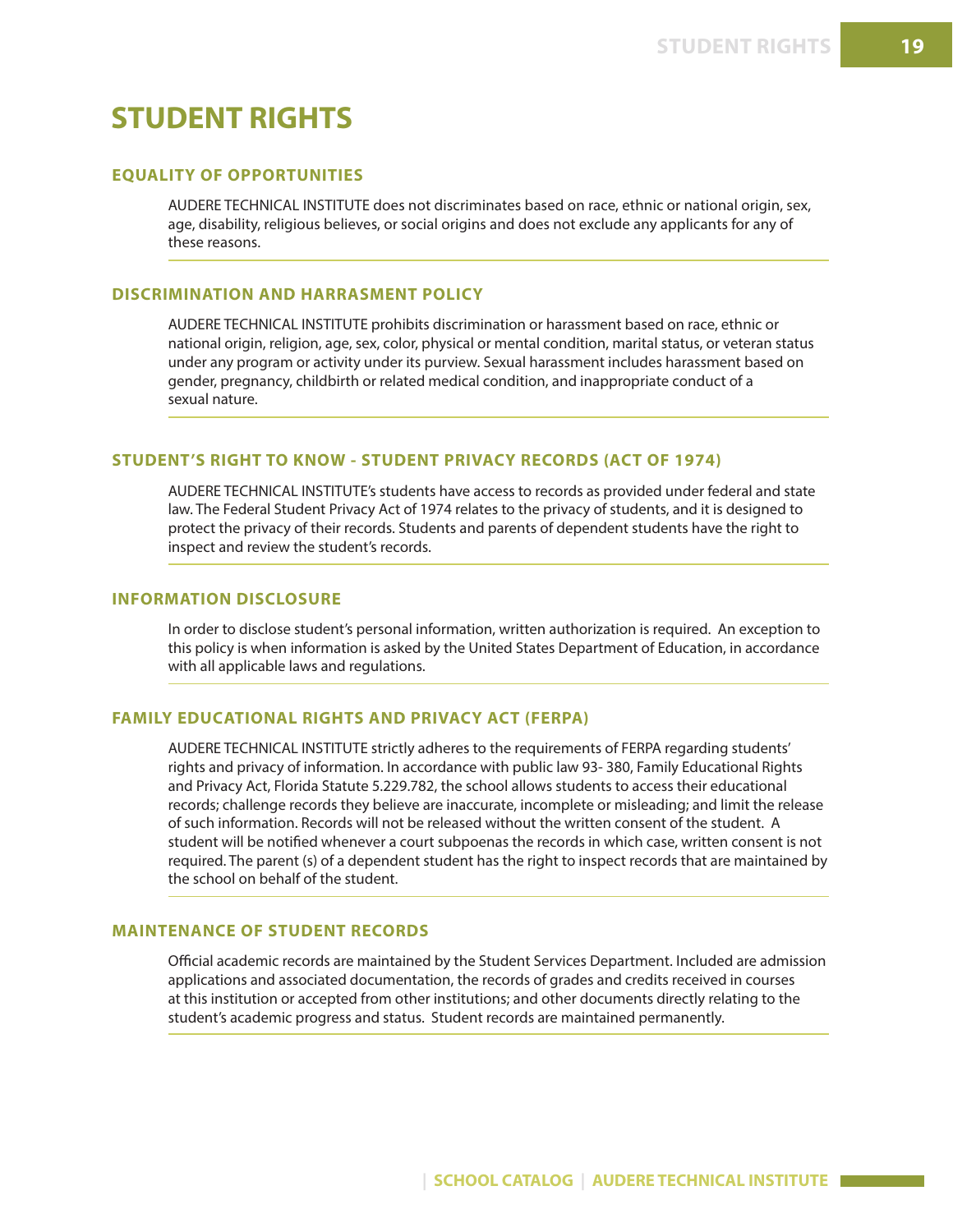## **STUDENT RECORD DUPLICATES**

The student may request a copy of his/her record in person or through a representative authorized by them in a written consent, provided that all financial obligations have been met.

#### **LEAVE OF ABSENCE**

A leave of absence (LOA) must be requested in writing on an official Leave of Absence Form obtainable from the student services office prior to the beginning of the proposed requested leave. A leave of absence must be approved by the school's president and may not exceed 90 days.

An LOA may be granted for up to 90 days for reasonable causes like family illness, disability, or emergency. The request must be documented and signed by the student. If student fails to return from the leave of absence, he or she will be considered withdrawn for academic purposes.

The institution may grant a student multiple leaves of absence as long as the total number of days for all leaves does not exceed 90 days within a 12-month period.

A student must request the LOA in writing in advance of the beginning date of the leave of absence, unless unforeseen circumstances prevent advance notice. Exceptions are submitted to the student services office for approval. The anticipated date of return must be indicated on the request as well as the reason for a student's leave request.

#### **GRIEVANCE POLICY**

The administration, faculty and staff of AUDERE TECHNICAL INSTITUTE maintains an open-door policy for students to voice their concerns or complaints. Occasionally, a student or former student will require assistance with a problem level outside of AUDERE TECHNICAL INSTITUTE.

AUDERE TECHNICAL INSTITUTE grievance procedure is as follows:

- The student attempts to handle the grievance with the instructor/or school's administrative personnel in a calm and professional manner.
- If the grievance cannot be settled at this level, the student may ask for the intervention of the Student Services office to attempt to mediate, arbitrate, or rectify the situation. In most cases, complaints can be discharged at this level of intervention.
- If a satisfactory result cannot be accomplished at this level, a written description of the grievance can be directed to the School President. The School President will evaluate the grievance and gather any necessary information. Students must submit a grievance no later than a week after the incident in consideration. The School president will respond to the grievance in writing within 7 business days.

When writing your grievance statement please include the following:

- Your name, address and contact number
- Facts of your complaint: date and time of the incident, where it took place, the names of the people involved, the names of any witnesses
- Supporting evidence for your complaint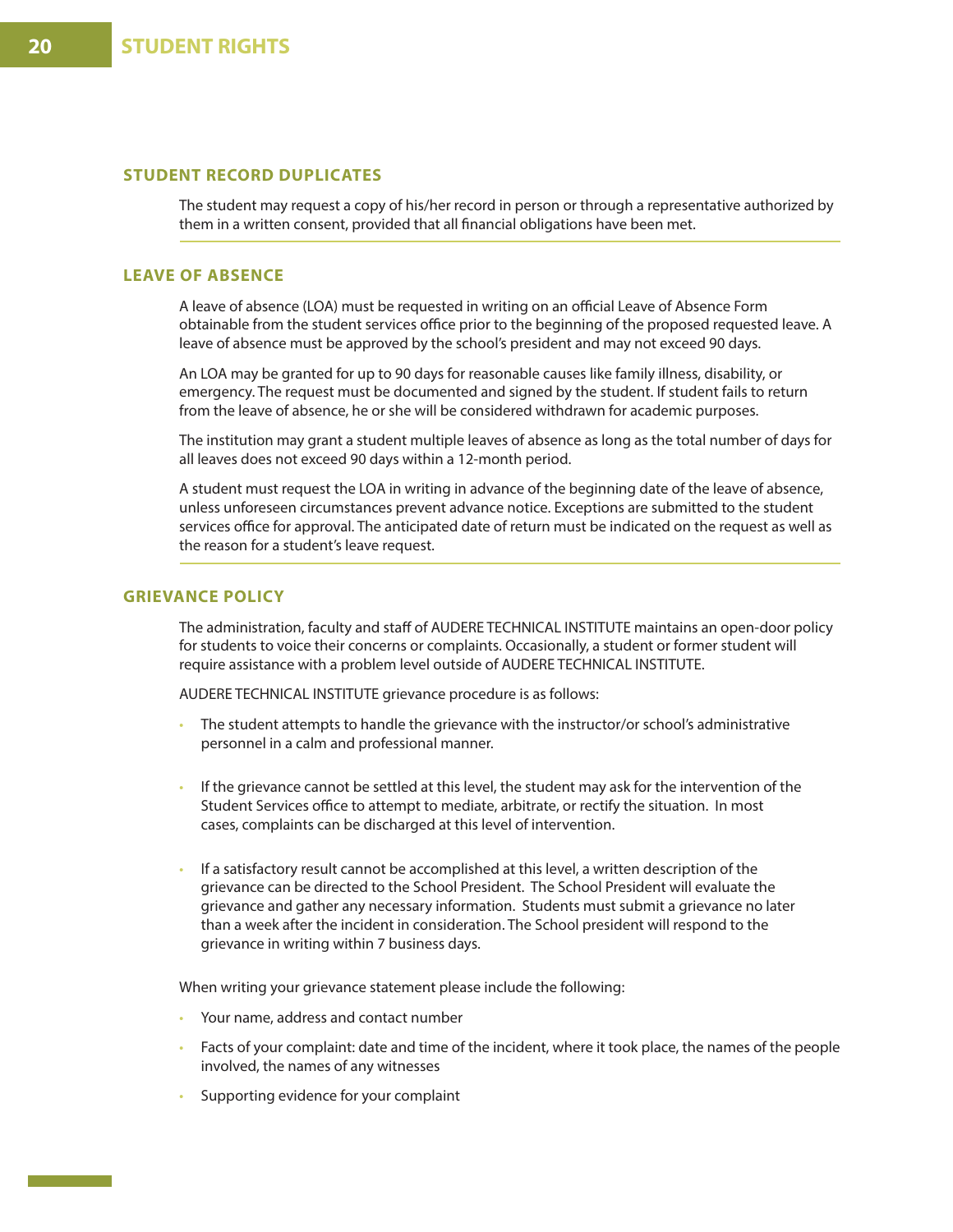- Describe any steps taken informally to resolve the matter
- Include a reasonable solution for your complaint
- Sign and date your statement
- In cases where the grievance is not settled at the institutional level, the student may also contact the Florida Commission for Independent Education (CIE) that regulates our institution:

 The Commission for Independent Education (CIE) 325 West Gaines Street, Suite 1414, Tallahassee, FL 32399-0400 Phone: (850) 245-3200, Toll free: (888) 224-6684 www.fldoe.org/policy/cie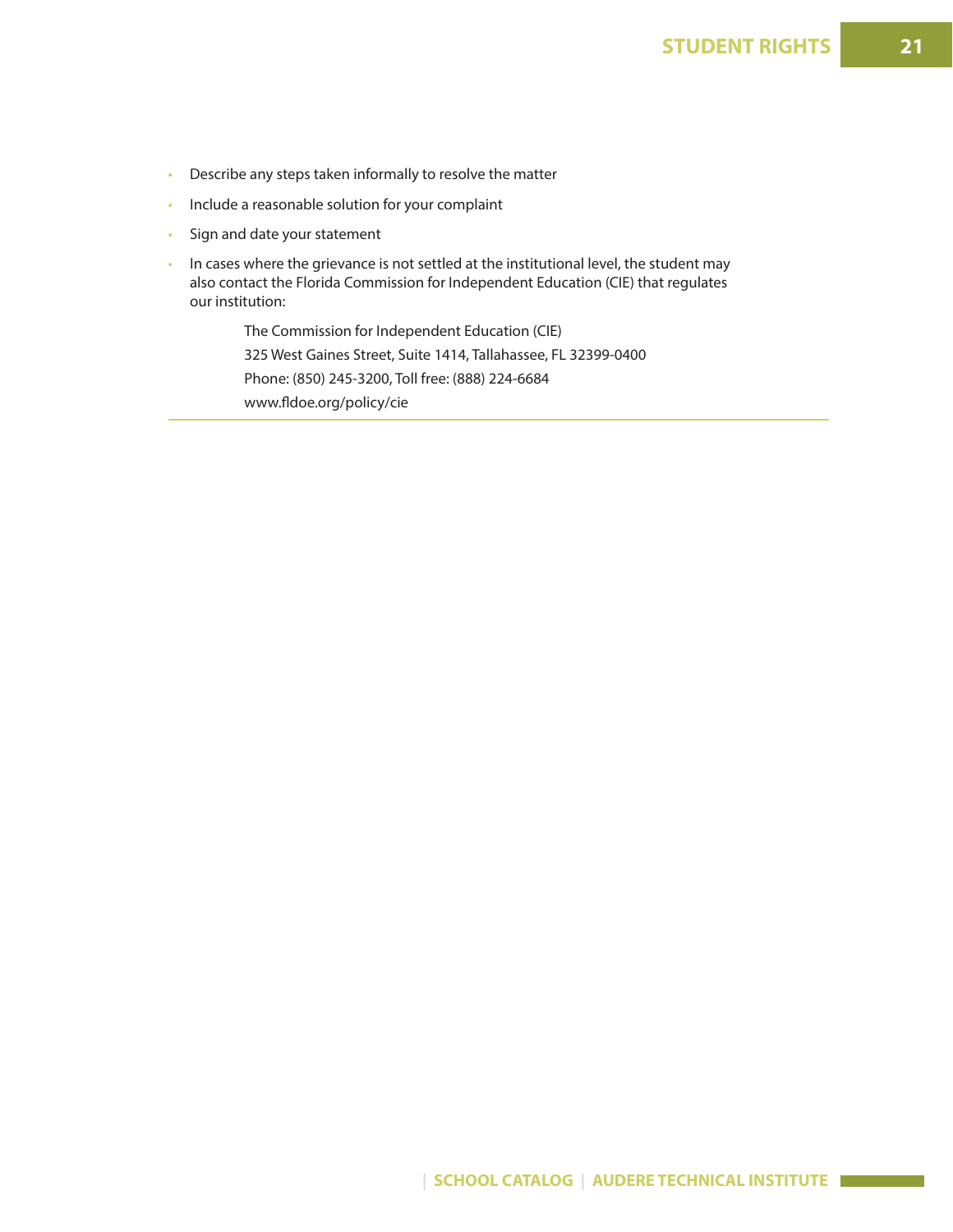## **ACADEMIC AND CAREER COUNSELING**

Counseling is available to all students for career and academic reasons. Students with issues of a personal nature will be referred to local public or private agencies for professional assistance.

## **CAREER SERVICES**

Students will be coached on how to write resumes and prepare for job interviews. Every possible effort will be made by the school to expose students to professionals in the field. Our aim is to make students aware of the many professional opportunities available to them. Although the school cannot guarantee employment or placement, reasonable efforts will be made to assist students in securing suitable employment. This assistance is free and available to any student, regardless of when the student graduates.

#### **MEDIA SERVICES RESOURCE CENTER**

The school Media Center houses additional learning resources for active students and graduates. Resources include a computer connected to the internet, additional textbooks, and reference materials. The media services resource center is open during normal school business hours.

### **FINANCIAL ADVISEMENT**

The Financial Services Director will assist students to work out any financial problems, discuss financial options or payment plans.

#### **HOUSING**

AUDERE TECHNICAL INSTITUTE does not offer housing for students.

#### **TRANSCRIPT REQUESTS**

Upon graduation AUDERE TECHNICAL INSTITUTE provides each student with their diploma and corresponding official transcript at no cost. AUDERE TECHNICAL INSTITUTE reminds students that in order to graduate, a student must have successfully completed their program of instruction and be up to date with their financial obligations with the institution.

Students that are up to date with their financial obligations may request a copy of their transcript from the Student Services Department by completing a transcript request form. Transcript requests may be made in person or by mail. There is a charge of \$25 for official transcripts. Official and non-official transcript request may take up to five (5) business days to be process.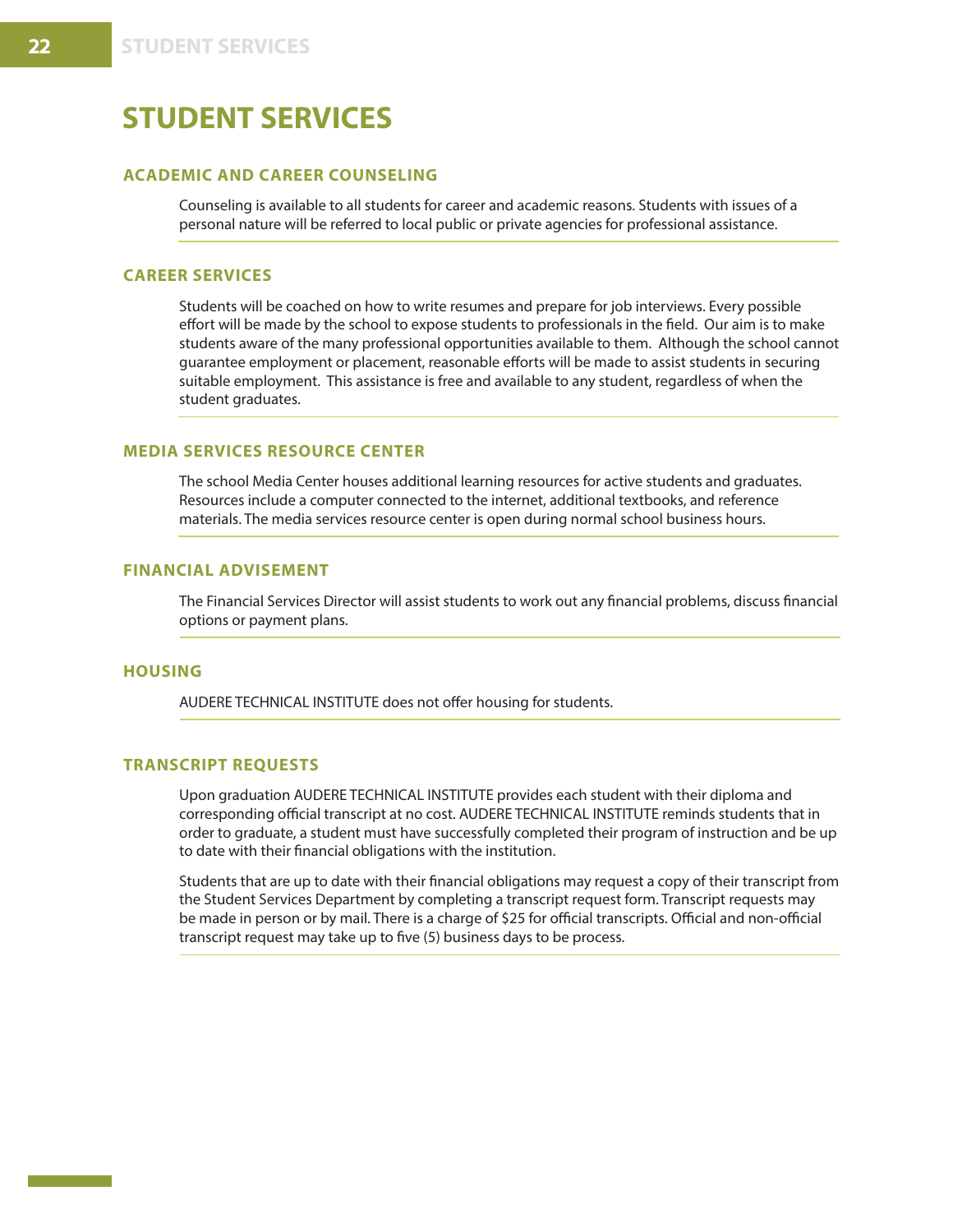## **HOME HEALTH AIDE PROGRAM**

## **75 CLOCK HOURS - 4 WEEKS FULL TIME**

## **PROGRAM OBJECTIVE**

This program prepares students to become employed as entry level Home Health Aides. Students of this program acquire the knowledge and receive the clinical skills necessary to become proficient in the care of clients in their own home setting. Graduates of this program are ready for employment as soon as they receive their diploma.

#### **PROGRAM DESCRIPTION**

Students of this program receive 75 hours of instruction where they learn to perform the entry level duties required of a Home Health Aide. Students receive instruction on physical comfort and care for patients; nutrition; laws and ethical standards for the Home Health Aide; patient safety; house hold management; infection control procedures, verbal and writing procedures; emergency procedures; personal care skills; basic anatomy and physiology; vital signs measurement; basic medical terminology; CPR and First Aid; HIV/AIDS, blood borne pathogens and OSHA; daily activities at the home; employability skills. The program provides 40 hours of laboratory practice, where the students gain the required proficiency in the skills necessary for this profession.

#### **DIPLOMA**

Upon successful completion of the program students receive a diploma.

#### **DELIVERY METHOD**

This program is offered on campus.

#### **DURATION**

This program has a duration of 75 hours. Full time students complete the program in 4 weeks attending 25 hours weekly, Monday through Friday 9am to 2pm (morning classes). Part time students complete the program in 5 weeks attending 20 hours weekly, Monday through Friday 6 pm to 10 pm (evening classes). Part time weekend students complete the program in 6 weeks, attending Saturday 8am to 6pm and Sunday 9am to 2pm.

## **PROGRAM START DATES**

This program starts the first Monday of every month.

#### **ADMISSIONS REQUIREMENTS**

Prospect students must comply with the admissions requirements as stated in this catalog under the Admission's section.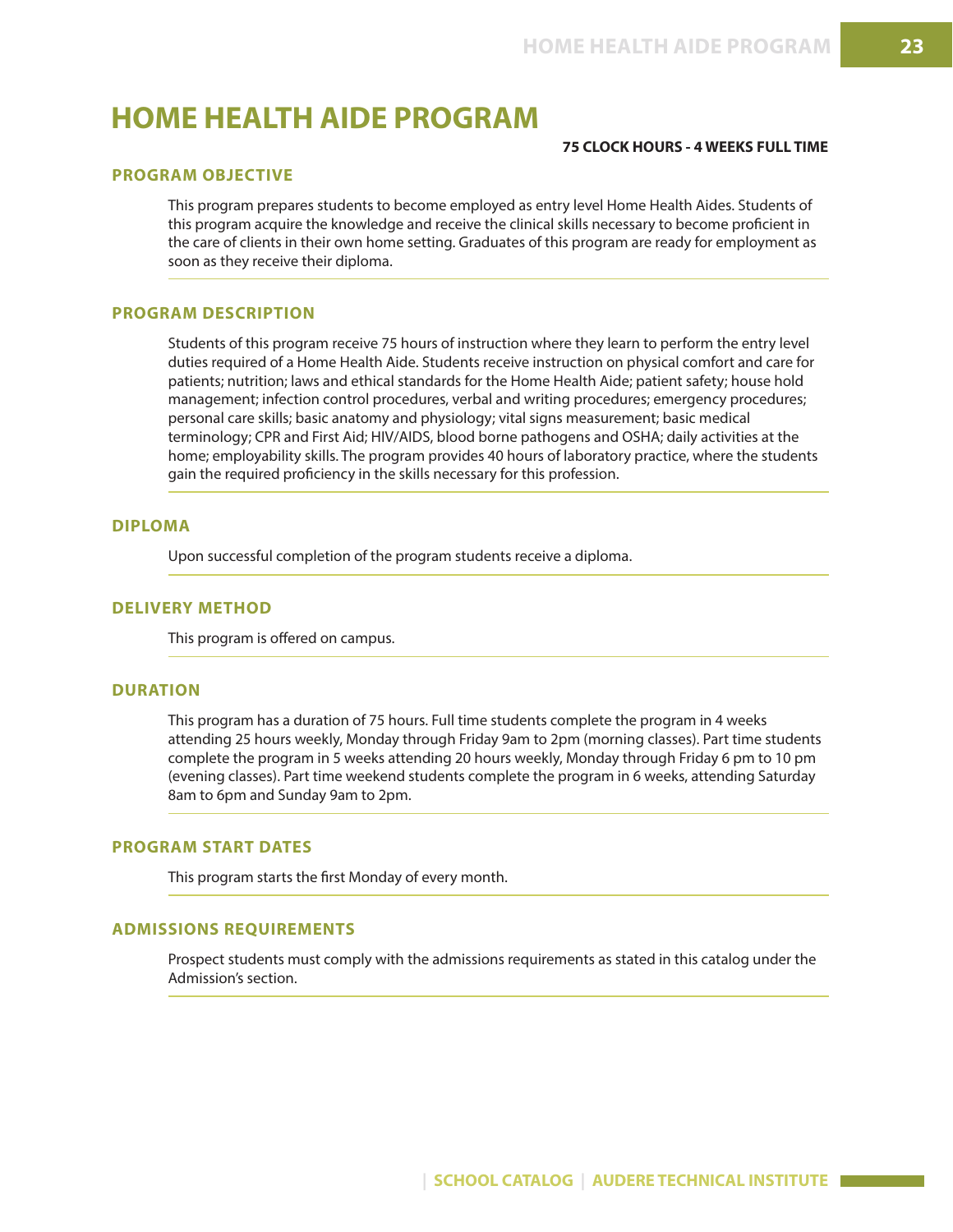## **HOME HEALTH AIDE PROGRAM OUTLINE**

| Course                                            | <b>Theory</b><br><b>Hours</b> | <b>Laboratory</b><br><b>Hours</b> | <b>Total</b><br><b>Hours</b> |
|---------------------------------------------------|-------------------------------|-----------------------------------|------------------------------|
| HHA101 - Home Health Aide                         | 2 <sub>3</sub>                | $\bf{0}$                          | 23                           |
| HHA102 - Home Health Aide Lab Practice Skills     | $\mathbf 0$                   | 40                                | 40                           |
| HIV101 – HIV/AIDS, Blood Borne Pathogens and OSHA | 6                             | $\bf{0}$                          | 6                            |
| CPR101 – CPR and First Aid                        | $\bf{0}$                      | 6                                 | 6                            |
| <b>TOTALS</b>                                     | 29                            | 46                                | 75                           |

#### **EMPLOYMENT DISCLOSURE**

Graduate students of this program may start working as soon as the diploma is received. Home Health Aides do not require a Florida state license or certification to start employment. Home Health Aides may work independently in people's homes or for state-licensed agencies.

#### **ADDITIONAL FEES NOT INCLUDED IN THE PROGRAM**

#### **Electronic Fingerprinting (Background Check)**

Students are required to submit an electronic copy of his/hers fingerprints as part of the admission requirements. Approximate cost is \$80.

#### **School Uniform – Scrubs**

The school requires all active students to wear the official scrubs at all times. The approximate cost for a scrub is \$45.

#### **Physical (including TB Testing)**

Students are required to have had a recent physical and received all required testing by an approved Physician or ARNP stating he/she is in good health and free off communicable diseases. The approximate cost is \$75. The cost for TB testing may be greater if X-rays are required.

## **HOME HEALTH AIDE COURSES**

#### **HHA101 – Home Health Aide**

This course provides the theory instruction for the Home Health Aide program. During this course student learn essential information that will allow them to successfully function as a home health aide. This course provides instruction in home health care; agency structure; home health aide's role in the home; the care team; chain of command; policies and procedures; legal and ethical aspects and responsibilities; communication; safety and body mechanics; oral report; documentation; information technology applications in healthcare; home care bag; principles of body mechanics; applying basic math and science skills; culture and family; body systems; anatomy and physiology; medical terminology; human development; basic human needs; cultural differences; maintaining mobility; skin care and comfort; personal care procedures; interpersonal skills; biopsychosocial support; rehabilitative activities; vital signs; disabilities and mental Illness; special conditions: arthritis, cancer, diabetes, CVA or Stroke; multiple sclerosis (MS), dementia, Alzheimer's Disease, (AD), Tuberculosis (TB); aging; hospice care; death; hip or knee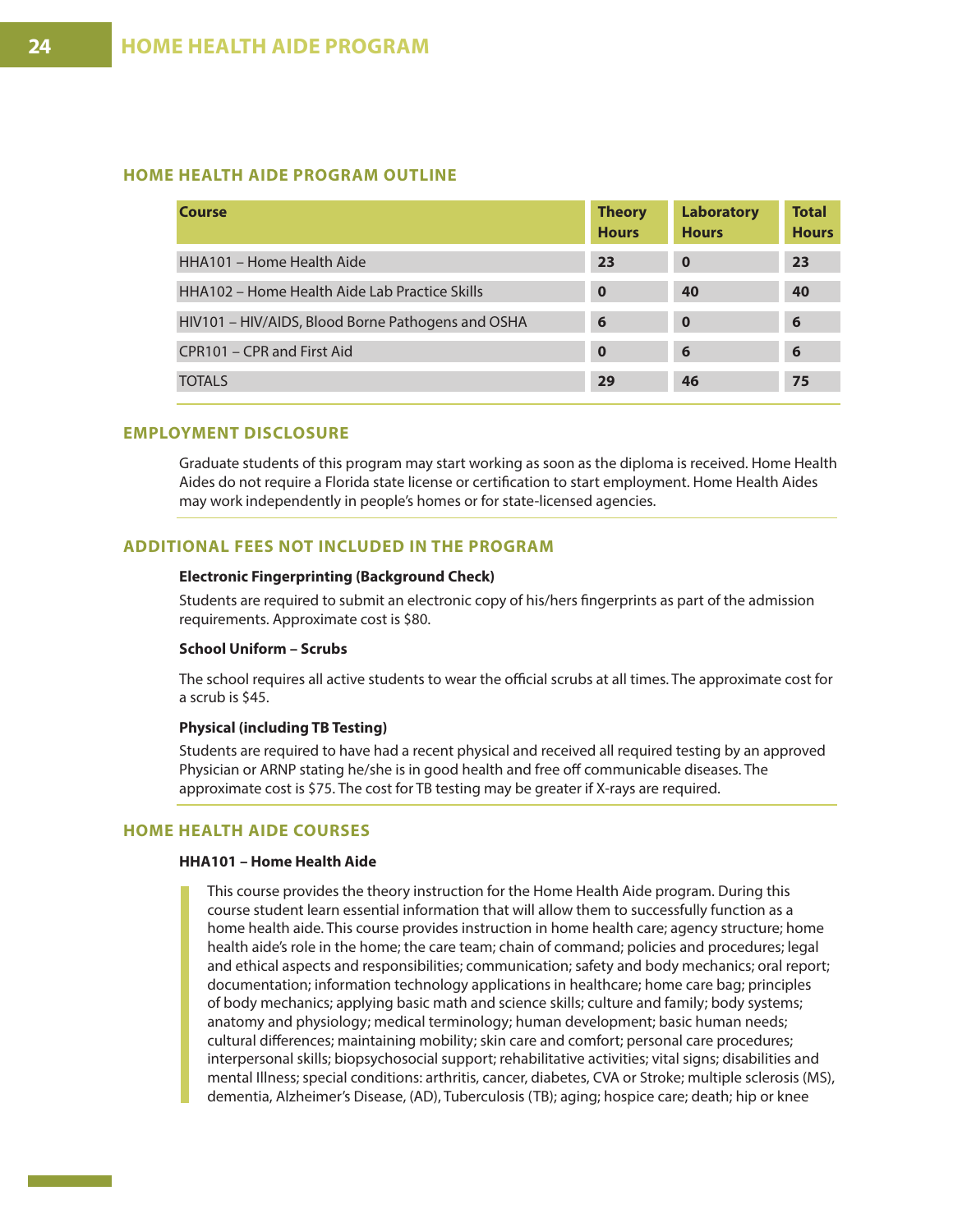replacement; nutrition; special diets; planning and shopping; preparing and storing; managing time and money; work plan; client's money; housekeeping; laundry; bed making; basic job and employment skills.

**Duration: 23 hours (lecture).** 

**Pre-requisites: None.**

#### **HHA102 – Home Health Aide Lab Practice Skills**

This course provides students with the hands-on experience required for performing the various skills and procedures required of home health aides: hand washing techniques; vital signs; mouth care and dentures; transfers; hair and nail care; shaving; TED hoses; range of motion for upper and lower extremities; bed making; changing an occupied bed; taking height and weight; repositioning of a patient; bedpan; colostomy care; dressing am/pm; perineal care; feeding; bathing; partial bed bath; isolation techniques; patient environments; catheter care; urinary drainage bag care; mechanical lift; ambulation; cane, walker and crutches.

**Duration: 40 clock hours (laboratory).** 

**Prerequisites: HHA101.**

#### **HIV101 – HIV/AIDS, Blood Borne Pathogens and OSHA**

This course is offered as part of the program as wells as a continuing education credit/class. In this course students review the theory of HIV/AIDS, prevention and treatment, as well as Blood Borne Pathogens while in a OSHA compliance health care setting. A completion of hours certificate is awarded at the end of the course.

**Duration: 6 clock hours (lecture).** 

**Pre-requisites: None.**

### **CPR101 – CPR and First Aid**

This course is offered as part of the program as well as a continuing education credit/class. Completers receive a CPR and First Aid card. This course is graded on a Pass or Fail basis.

**Duration: 6 clock hours (laboratory).** 

**Pre-requisites: None.**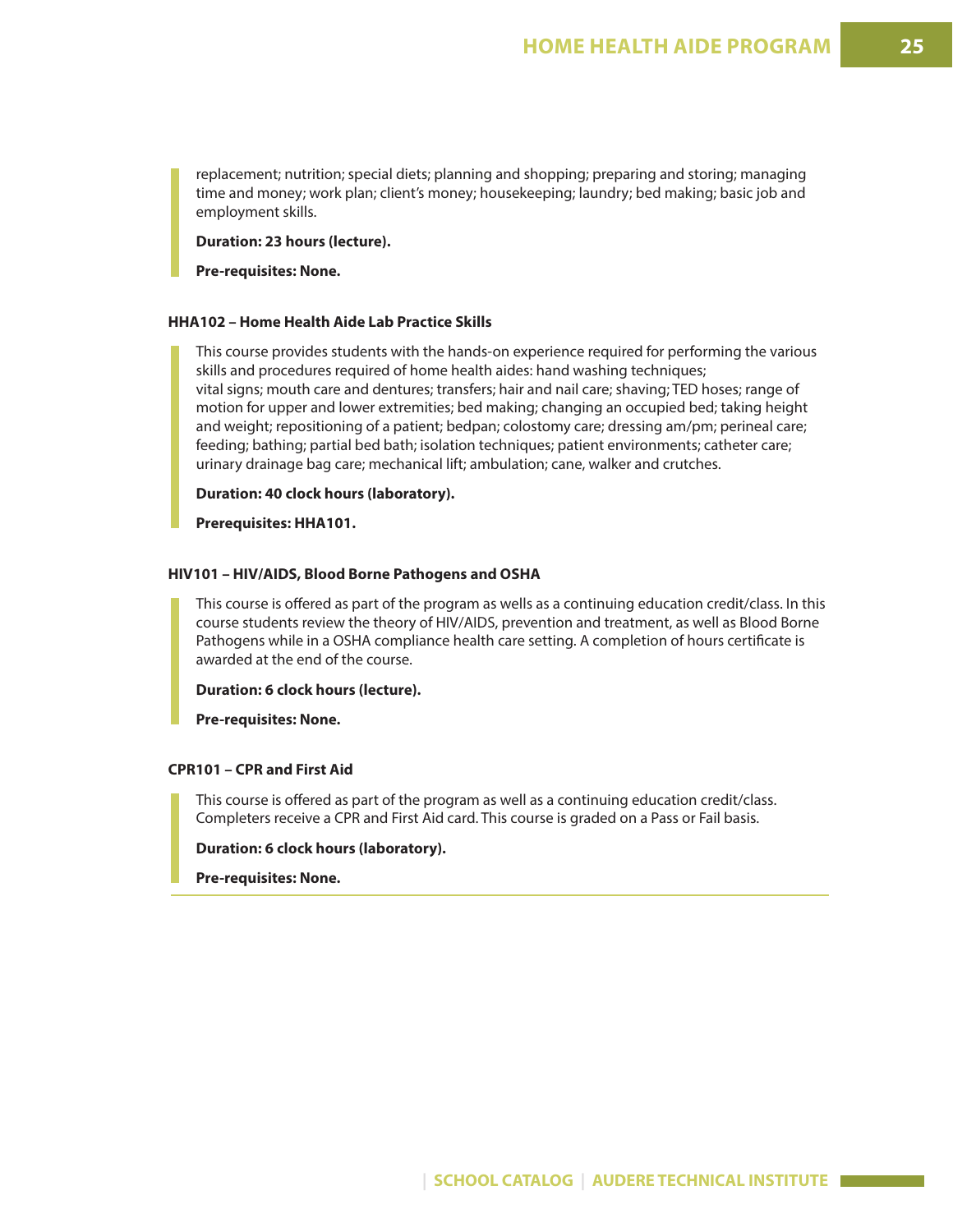## **MEDICAL ASSISTANT PROGRAM**

#### **766 CLOCK HOURS - 9 MONTHS FULL TIME**

## **PROGRAM OBJECTIVE**

This program prepares students with the knowledge and hands-on training required to start a career as a entry level Medical Assistant. Job opportunities are in high demand in professional clinics, medical offices, hospitals and out-patient facilities. Graduates of this program are qualified to work in all aspects of a medical office as soon as the diploma is received.

#### **PROGRAM DESCRIPTION**

The program provides 766 hours of training to students in all of the relevant areas of education and practice required for a Medical Assisting professional. The curriculum includes education in health science fundamentals; anatomy and physiology; medical terminology; legal and ethical responsibilities; medical office management and procedures; administrative and clinical duties; safety and security procedures; emergency preparedness; records management; informatics; basic math skills; fundamentals of medical insurance billing; preparing patients for physical examinations; HIV/ AIDS; blood borne pathogens; OSHA; phlebotomy; EKG; pharmacology principles for the medical assistant; communication in healthcare; interpersonal and employability skills. The program provides 261 hours of laboratory practice where the students gain the required proficiency necessary for this profession. Students demonstrate their medical assisting skills in a 180 clinical externship at a medical office or health facility.

As part of the Partnership with the National Healthcareer Association (NHA), the students have access to additional training through the NHA and will take the NHA Certification without additional costs.

#### **DIPLOMA**

Upon successful completion of the program students receive a diploma.

## **DELIVERY METHOD**

This program is offered on campus.

## **DURATION**

This program has a duration of 766 hours. Full time students complete the program in 9 months attending 25 hours weekly Monday through Friday 9am to 2pm (morning classes). Part time students complete the program in 11 months attending 20 hours weekly Monday through Friday 6 pm to 10 pm (evening classes).

## **PROGRAM START DATES**

Full time, starts the first Monday of the month, every two (2) months.

Part time, starts the first Monday of the month, every four (4) months.

## **ADMISSION REQUIREMENTS**

Prospect students must comply with the general admissions requirements as stated in this catalog under the Admission's section.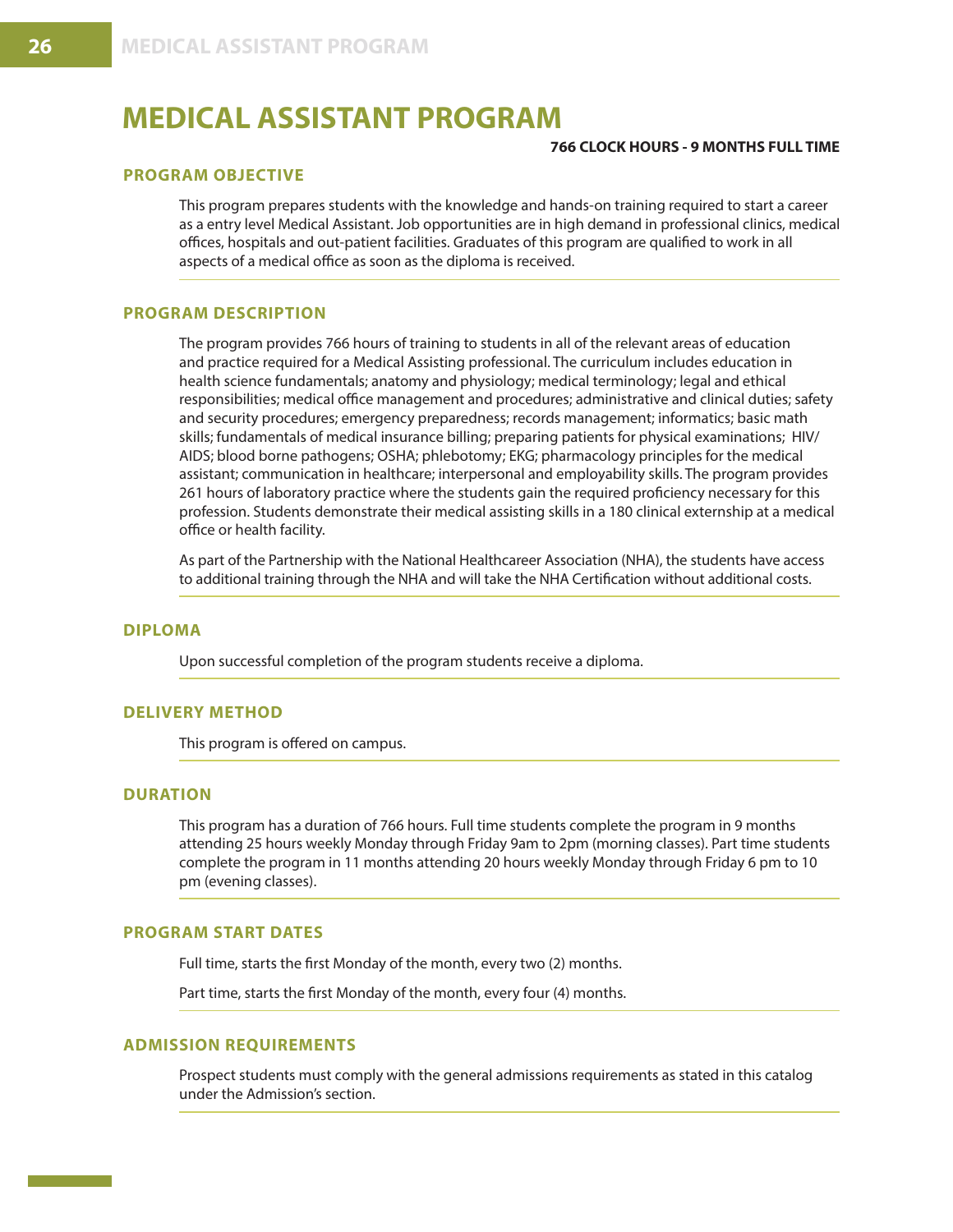## **MEDICAL ASSISTANT PROGRAM OUTLINE**

| <b>Course</b>                                                          | <b>Theory</b><br><b>Hours</b> | <b>Laboratory</b><br><b>Hours</b> | <b>Total</b><br><b>Hours</b> |
|------------------------------------------------------------------------|-------------------------------|-----------------------------------|------------------------------|
| MED101 - Anatomy, Physiology and Medical Terminology                   | 90                            | $\bf{0}$                          | 90                           |
| HIV101 - HIV/AIDS, Blood Born Pathogens and OSHA                       | 6                             | $\bf{0}$                          | 6                            |
| CPR101 – CPR and First Aid                                             | $\bf{0}$                      | 6                                 | 6                            |
| PHL101 – Introduction to Phlebotomy Theory, Skills and Lab             | 36                            | 45                                | 81                           |
| EKG101 - Introduction to Electrocardiography Theory,<br>Skills and Lab | 40                            | 40                                | 80                           |
| MED102 – Medical and Administrative Assisting Theory and Lab           | 100                           | 50                                | 150                          |
| MED103 – Medical and Clinical Assisting Lab Procedures                 | 53                            | 100                               | 153                          |
| MED104 - Medical and Clinical Assisting Practicum                      | $\bf{0}$                      | $20 + 180$                        | 200                          |
| <b>TOTALS</b>                                                          | 325                           | 441                               | 766                          |

## **CERTIFICATION REQUIREMENT FOR EMPLOYMENT**

Graduates of this program may start working as soon as the diploma is received. Medical Assistants do not require a Florida State License or Certification to start employment.

## **ADDITIONAL FEES NOT INCLUDED IN THE PROGRAM**

#### **School Uniform – Scrubs**

The school requires all active students to use the official uniform at all times. The approximate cost for a scrub is \$45.

## **Physical (including TB Testing)**

Students are required to have had a recent physical and received all required testing by an approved Physician or ARNP stating he/she is in good health and free off communicable diseases prior to the MED105 course. The approximate cost is \$75. The cost for TB testing may be greater if X-rays are required.

#### **MEDICAL ASSISTANT COURSES**

## **MED101 – Anatomy, Physiology and Medical Terminology**

This course provides an introduction to anatomy, physiology and medical terminology. Students achieve the necessary understanding of the structure and functions of the systems of the human body, related pathologies and diseases, emphasizing those aspects most pertinent to students in the patient care and allied health technology field. Students also learn the fundamentals of medical terminology: the structure of medical terms and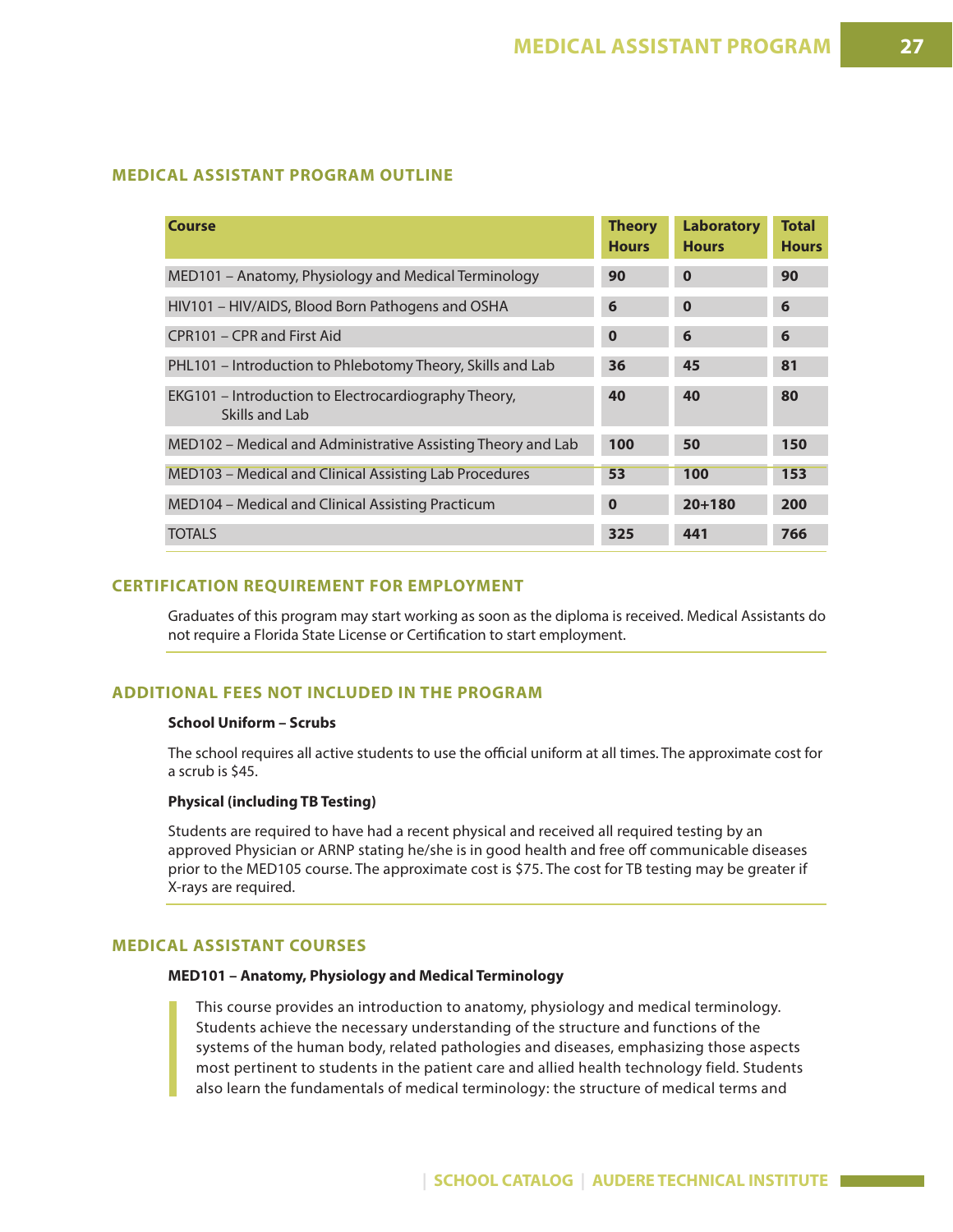definitions; medical terms related to major disease processes and diagnostic procedures, laboratory tests, abbreviations, drugs and treatment modalities.

**Duration: 90 clock hours (lecture).** 

**Prerequisites: None.**

#### **HIV101 – HIV/AIDS, Blood Borne Pathogens and OSHA**

This course is offered as part of the program as wells as a continuing education credit/class. In this course students review the theory of HIV/AIDS, prevention and treatment, as well as Blood Borne Pathogens while in a OSHA compliance health care setting. A completion of hours certificate is awarded at the end of the course.

**Duration: 6 clock hours (lecture).** 

**Prerequisites: None.**

### **CPR101 – CPR and First Aid**

This course is offered as part of the program as well as a continuing education credit/class. Completers receive a CPR and First Aid card. This course is graded on a Pass or Fail basis.

**Duration: 6 clock hours (laboratory).** 

**Pre-requisites: None.**

#### **PHL101 – Introduction to Phlebotomy Theory, Skills and Lab**

This course is offered as part of the program as wells as a continuing education credit/class. Provides the theory and practice necessary to become a phlebotomist. Topics covered: theory of phlebotomy, venipuncture and skin punc¬ture techniques, anatomy and physi¬ology of the circulatory system, types of tubes, blood tests, interfering substances, risk factors, efficient work practices, blood specimens, donor room techniques, labeling, transporting, logging-in of speci¬mens, Center for Disease Control (CDC) guidelines for HIV/AIDS, Hepatitis B and other diseases, and demonstration of correct infection control techniques. Includes 45 hours of clinical skills practice. A completion of hours certificate is awarded at the end of the course.

**Duration: 81 clock hours (36 lecture, 45 laboratory).**

**Prerequisites: None.**

#### **EKG101 – Introduction to Electrocardiography Theory, Skills and Lab**

This course is offered as part of the program as wells as a continuing education credit/class. Students learn the nature and purpose of the electrocardiograph (EKG), equipment maintenance, materials needed, patient preparation, EKG taking and mounting procedures, EKG records, monitoring records for abnormal or erratic tracings. Includes 20 hours of clinical skills practice. A completion of hours certificate is awarded at the end of the course.

**Duration: 80 clock hours (40 lecture, 40 laboratory).** 

**Prerequisites: HIV101, CPR101.**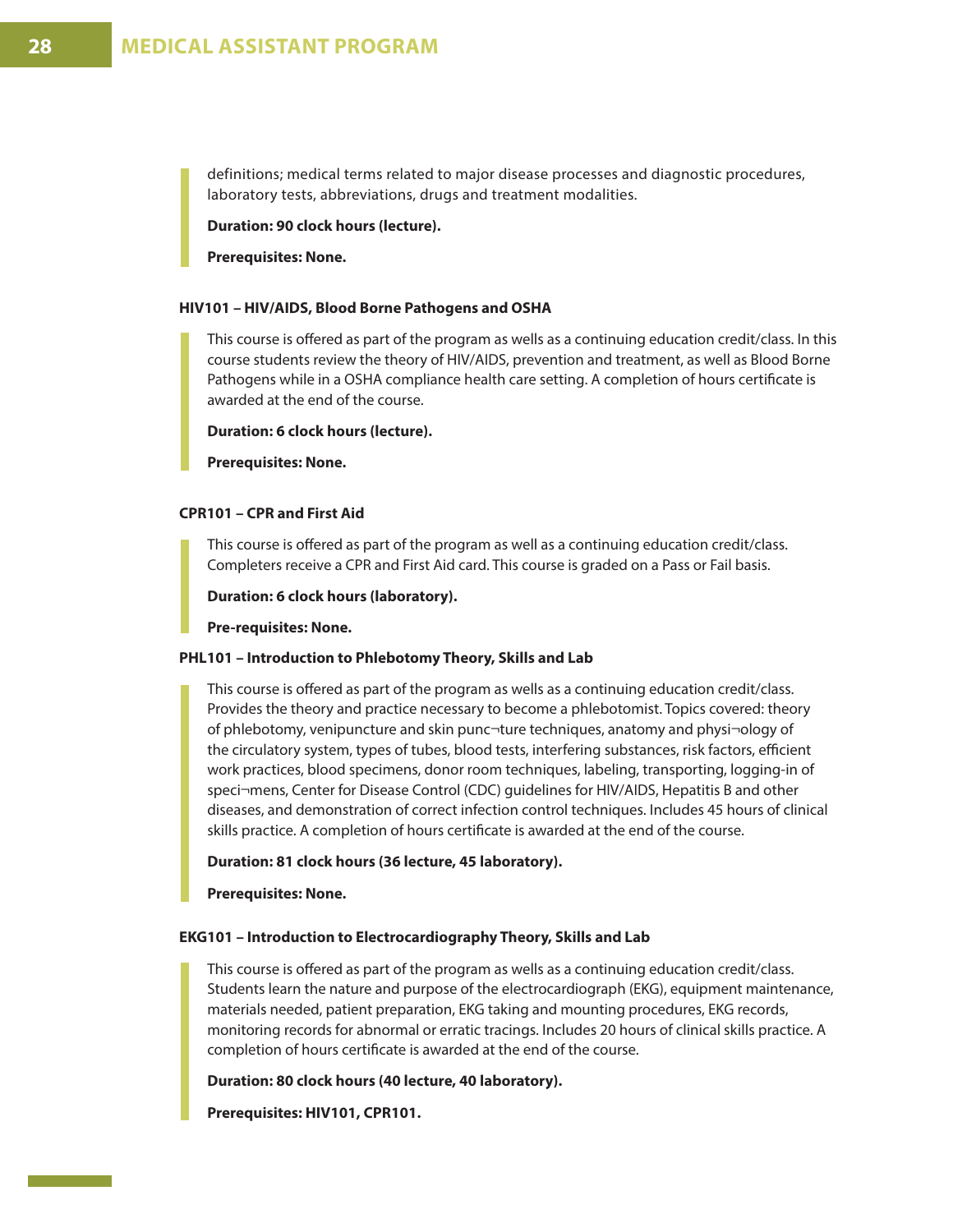#### **MED102 – Medical and Administrative Assisting Theory and Lab**

In this course students receive the theory and Lab instruction for the medical assistant. The curriculum includes health science fundamentals, anatomy and physiology, medical terminology, legal and ethical responsibilities, medical office management and procedures, administrative and clinical duties, safety and security procedures, emergency preparedness, records management, informatics, basic math skills, fundamentals of medical insurance billing, preparing patients for physical examinations, pharmacology principles for the medical assistant, communication in healthcare, and interpersonal and employability skills.

**Duration: 150 clock hours (100 lecture, 50 laboratory).** 

**Prerequisites: MED101.**

#### **MED103 – Medical and Clinical Assisting Lab Procedures**

In this course students receive the Lab instruction for the medical assistant. The curriculum includes health science fundamentals, anatomy and physiology, medical terminology, legal and ethical responsibilities, medical office management and procedures, administrative and clinical duties, safety and security procedures, emergency preparedness, records management, informatics, basic math skills, fundamentals of medical insurance billing, preparing patients for physical examinations, pharmacology principles for the medical assistant, communication in healthcare, and interpersonal and employability skills.

The Lab portion of this course provides students with the hands-on experience required for performing the various skills and procedures that are part of the medical assistant role. The 158 hours of laboratory practice allows students to gain the required proficiency in the skills necessary for the profession.

The laboratory practice allows students to gain the required proficiency in the skills necessary for this profession.

**Duration: 153 clock hours (53 lecture, 100 laboratory).** 

**Prerequisites: MED101, MED102.**

#### **MED104 – Medical and Clinical Lab Assisting Practicum**

This clinical course consists of 200 hours of clinical externship experience. Under direct supervision, students have the opportunity to perform the competencies learned during the program. This course is graded on a Pass or Fail basis.

**Duration: 200 clock hours (20 laboratory, 180 clinical-externship).**

**Prerequisites: MED101, HIV101, CPR101, PHL101, EKG101, MED102, MAED 103.**